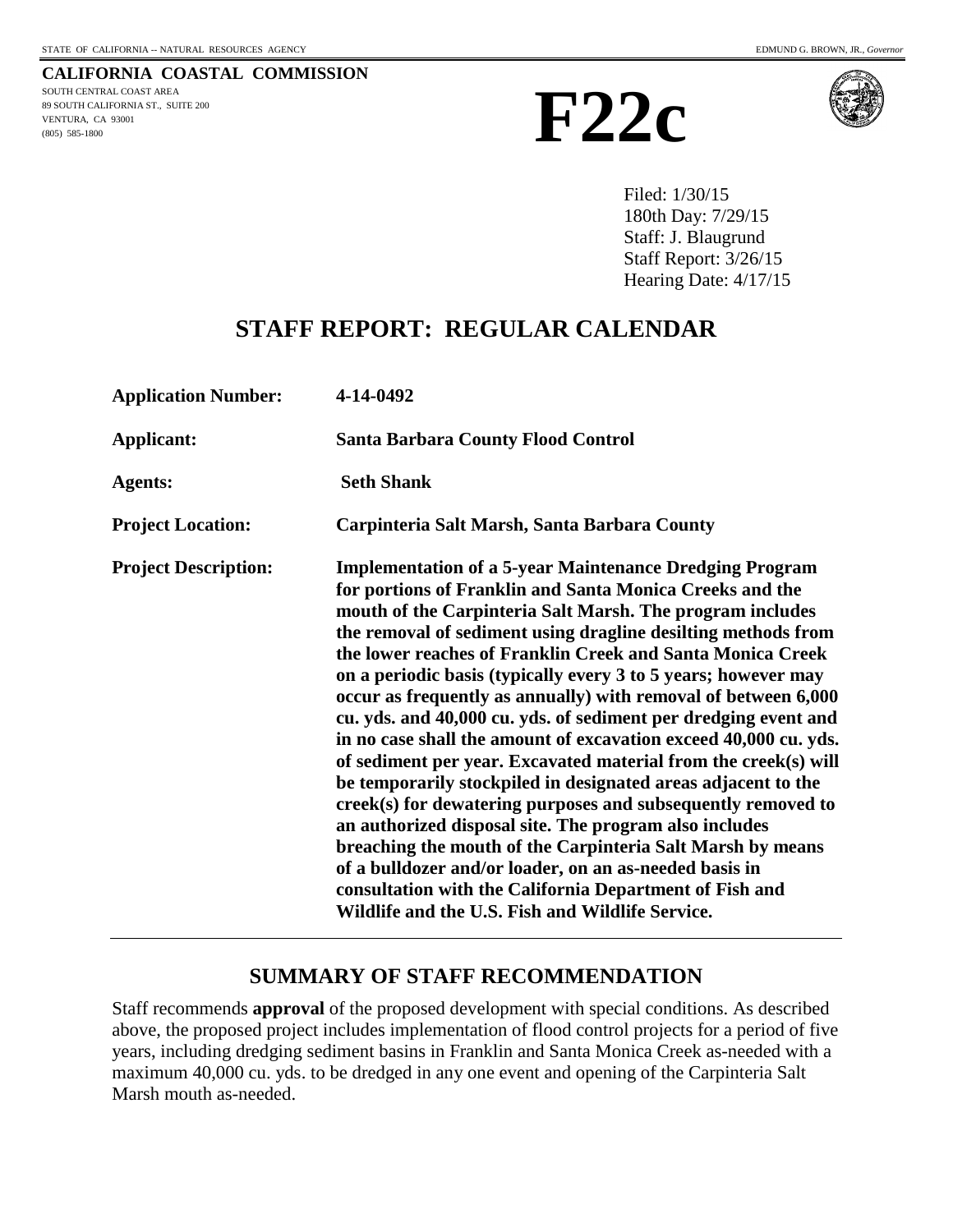The Carpinteria Salt Marsh is a 230-acre estuary located in Santa Barbara County adjacent to the City of Carpinteria (Exhibit 1-2). Santa Monica and Franklin Creeks are located in the eastern portion of the Carpinteria Salt Marsh. The Marsh is relatively undeveloped with the exception of Sandyland Cove Road and berms that have been placed along the banks of the creeks. The area between Franklin and Santa Monica creeks is bisected by north-south trending Sandyland Cove Road, a paved, two-lane road that provides access to the residences along Del Mar Avenue.

The proposed dredging operations would occur within Franklin and Santa Monica Creeks as well as the Carpinteria Salt Marsh mouth. Project-related construction activities, including human presence, lighting, and noise may cause wildlife movement, foraging, and nesting to decline. The ability to forage and obtain food is particularly important during the breeding and nesting cycle. Staff recommends Special Condition One (1) to ensure that all project operations occur outside of the bird breeding and nesting season and Special Condition Four (4) to require sensitive species surveys and monitoring to ensure that no breeding activity is present in the vicinity prior to construction and that a biological monitor be present during all dredging/desilting, hauling, and maintenance activities.

There are two wetlands delineated upland of the west side of Franklin Creek. The access road, dewatering site, and project staging for the Franklin Creek dredging operations are adjacent to both of these wetlands. However, the project has been designed to avoid encroachment into these wetlands. Further, the erosion control plans submitted by the applicant indicate that silt fencing would be placed between the construction area and wetlands to ensure that the wetlands are not adversely impacted as a result of project operations. To ensure that wetlands are protected as proposed, staff is recommending Special Conditions Three (3) and Six (6) which require implementation of these wetland protection measures.

As mentioned above the proposed project includes opening the marsh mouth. Although mouth opening events may be necessary to improve oxygen levels in the estuary, such breaching events may also result in potential impacts to fish species.In order to ensure that potential adverse impacts to marine species are minimized and that such breaching shall occur only when needed to avoid an imminent fish kill event, Special Condition Ten (10) requires the applicant to submit to the Executive Director for review and written approval, a plan for periodic opening of the Carpinteria Salt Marsh that establishes the water quality, oxygenation levels, and any other criteria that would trigger the necessity for slough mouth opening in order to prevent fish kill events.

Excavated materials that are placed in stockpiles are subject to increased erosion, potentially contributing to adverse impacts to the adjacent streams and wetland areas from sedimentation and increased turbidity. Staff is recommending Special Condition Five (5), which includes requirements for the implementation of erosion control measures that include the placement of silt fencing along the dewatering sites to protect delineated wetlands and Franklin and Santa Monica Creeks from the potential effects of erosion.

Although the Commission has previously certified a Local Coastal Program for Santa Barbara County, the proposed project is located within an area where the Commission has retained jurisdiction over the issuance of coastal development permits. Thus, the standard of review for this project is the Chapter 3 policies of the Coastal Act. The proposed project, only as conditioned, will be consistent with the applicable provisions of the Coastal Act.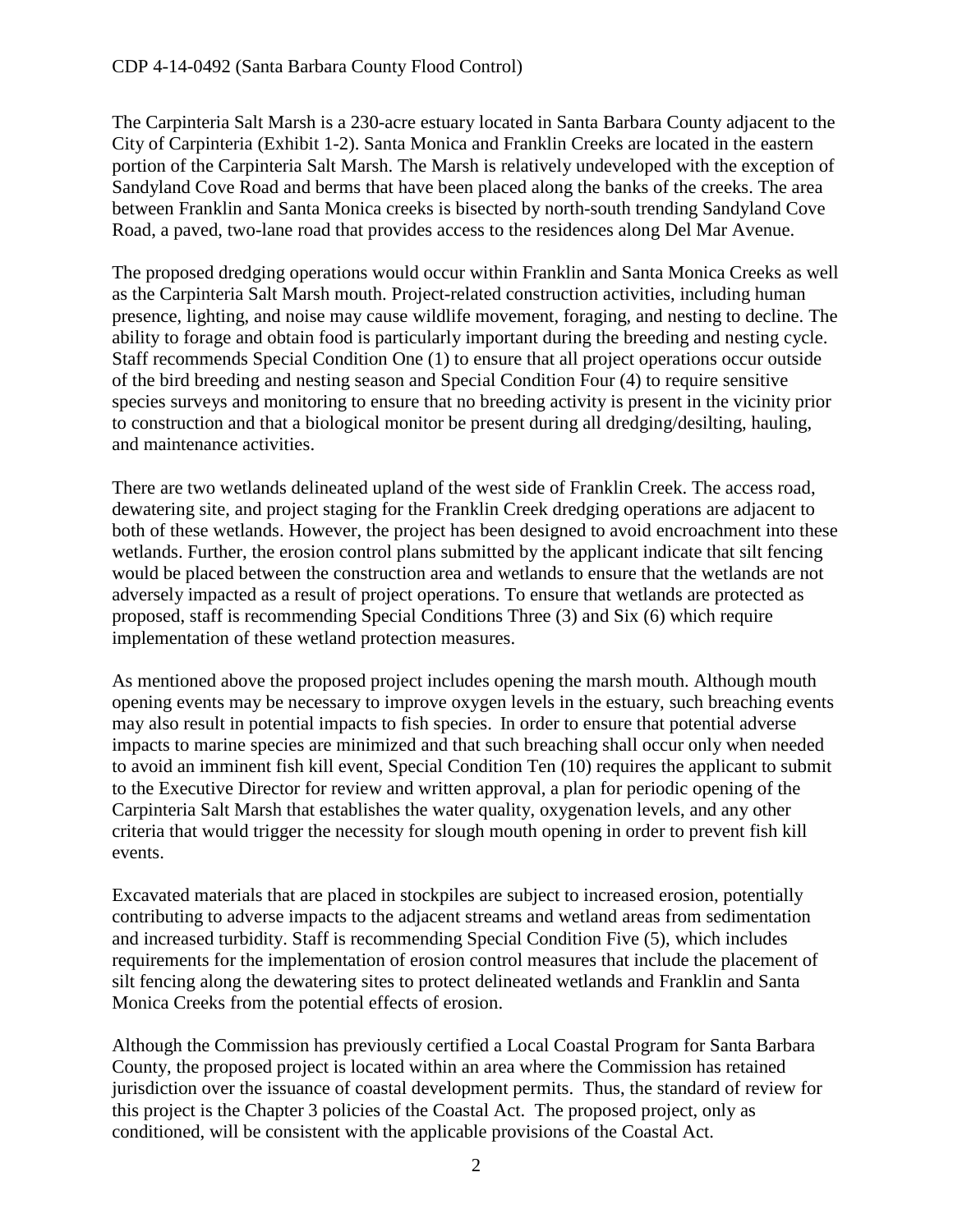# **TABLE OF CONTENTS**

|                 |                                                                       | $\overline{\mathbf{4}}$ |
|-----------------|-----------------------------------------------------------------------|-------------------------|
|                 |                                                                       |                         |
|                 | 1.                                                                    |                         |
|                 | 2.                                                                    |                         |
|                 | 3.<br>4.                                                              |                         |
|                 | 5.                                                                    |                         |
|                 | б.                                                                    |                         |
|                 | 7.                                                                    |                         |
|                 | 8.                                                                    |                         |
|                 | 9.<br>10.                                                             |                         |
|                 |                                                                       |                         |
| $\mathsf{A}$ .  |                                                                       |                         |
| <b>B</b> .      |                                                                       |                         |
| $\mathcal{C}$ . | ENVIRONMENTALLY SENSITIVE HABITAT, WETLANDS, AND STREAM ALTERATION 12 |                         |
| D.              |                                                                       |                         |
| E.              |                                                                       |                         |
| F.              |                                                                       |                         |
| G.              |                                                                       |                         |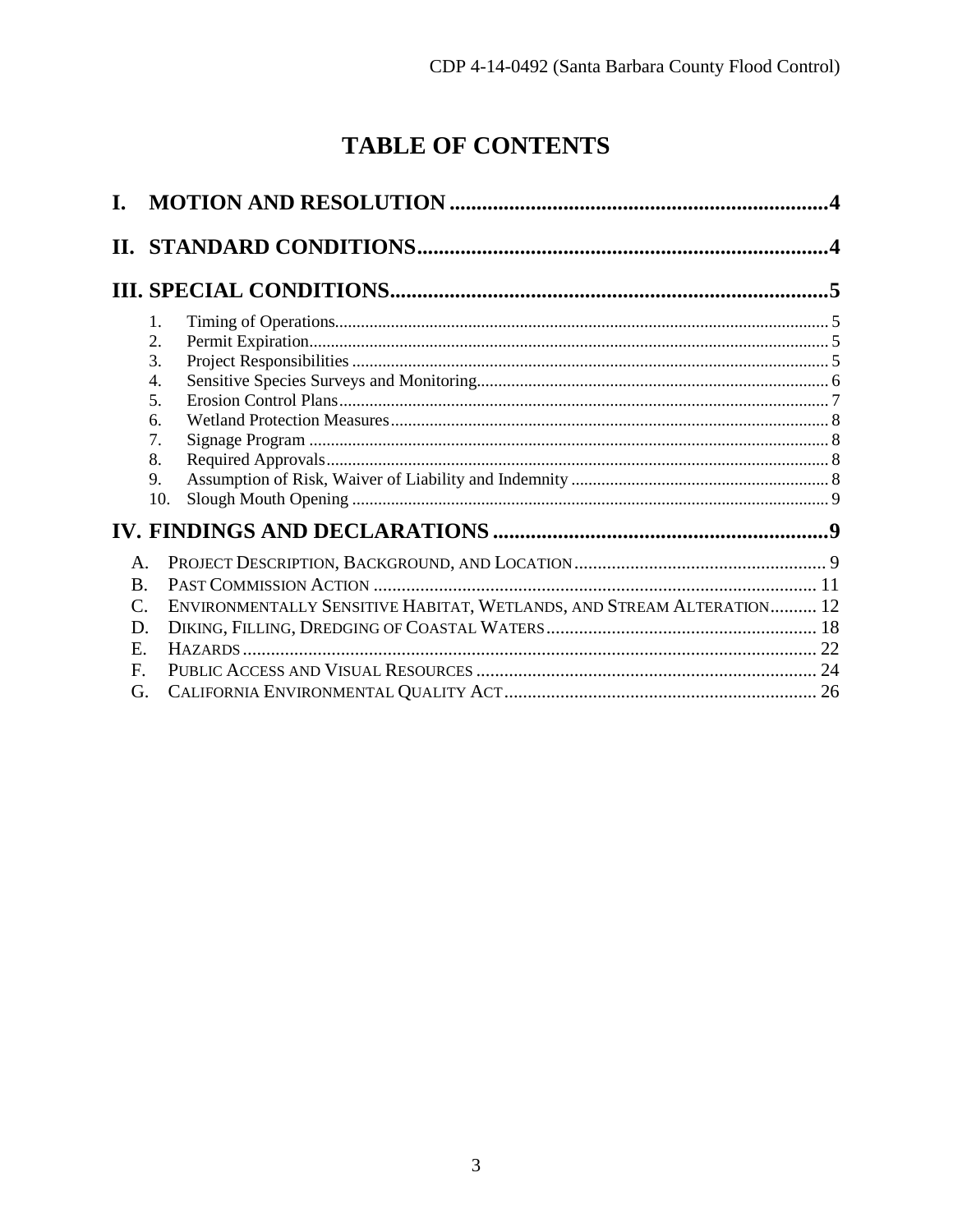# **APPENDICES**

Appendix 1 Substantive File Documents

# **EXHIBITS**

| Exhibit 1. | Vicinity Map      |
|------------|-------------------|
| Exhibit 2. | Aerial Photograph |
| Exhibit 3. | Project Plans     |

# <span id="page-3-0"></span>**I. MOTION AND RESOLUTION**

### **Motion:**

*I move that the Commission approve Coastal Development Permit Number 4-14- 0492 pursuant to the staff recommendation.* 

Staff recommends a **YES** vote. Passage of this motion will result in approval of the permit as conditioned and adoption of the following resolution and findings. The motion passes only by affirmative vote of a majority of the Commissioners present.

# **Resolution:**

*The Commission hereby approves a coastal development permit for the proposed development and adopts the findings set forth below on grounds that the development as conditioned will be in conformity with the policies of Chapter 3 of the Coastal Act and will not prejudice the ability of the local government having jurisdiction over the area to prepare a Local Coastal Program conforming to the provisions of Chapter 3. Approval of the permit complies with the California Environmental Quality Act because either 1) feasible mitigation measures and/or alternatives have been incorporated to substantially lessen any significant adverse effects of the development on the environment, or 2) there are no further feasible mitigation measures or alternatives that would substantially lessen any significant adverse impacts of the development on the environment.* 

# <span id="page-3-1"></span>**II. STANDARD CONDITIONS**

- **1. Notice of Receipt and Acknowledgment.** The permit is not valid and development shall not commence until a copy of the permit, signed by the permittee or authorized agent, acknowledging receipt of the permit and acceptance of the terms and conditions, is returned to the Commission office.
- **2. Expiration.** If development has not commenced, the permit will expire two years from the date on which the Commission voted on the application. Development shall be pursued in a diligent manner and completed in a reasonable period of time. Application for extension of the permit must be made prior to the expiration date.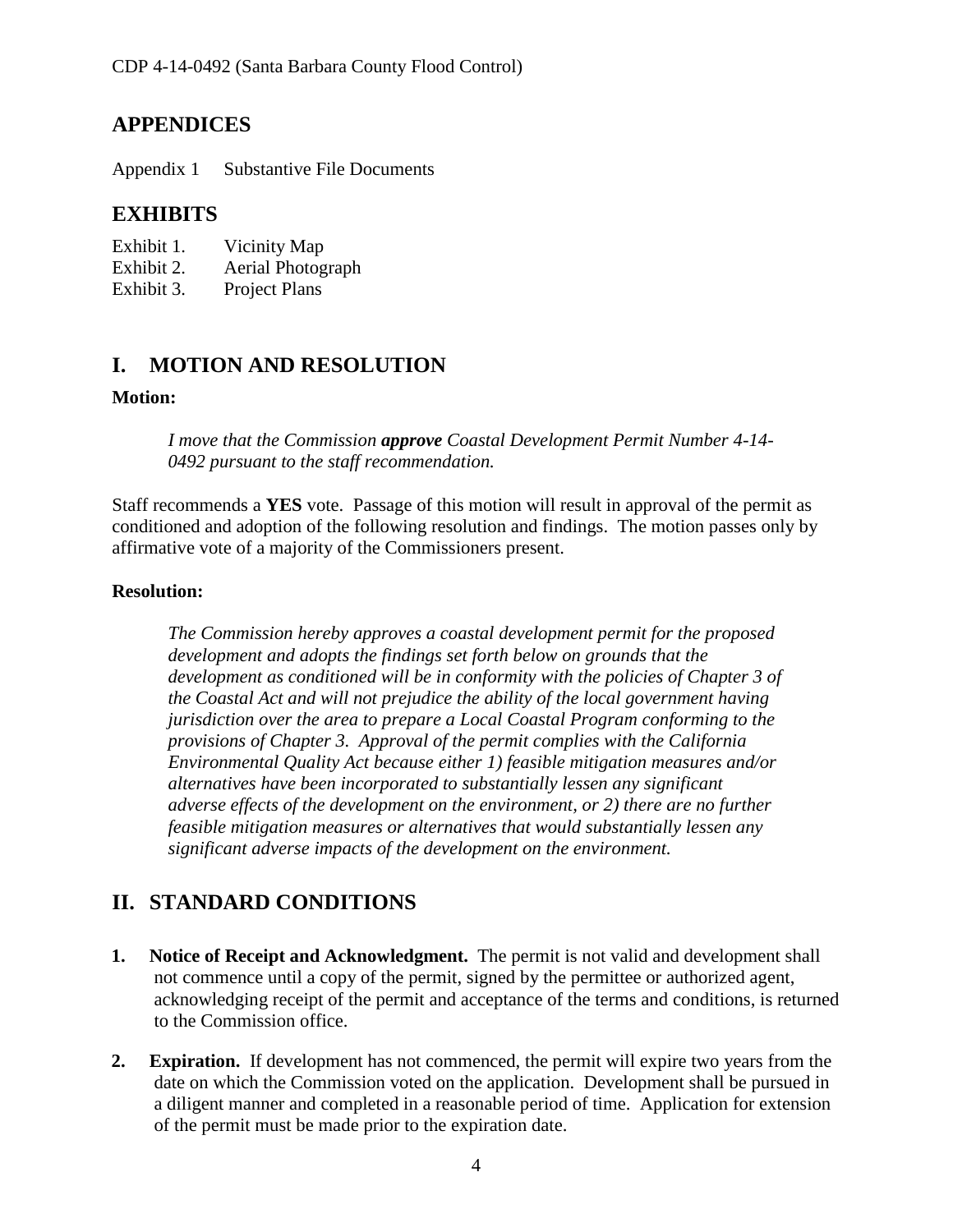- **3.** Interpretation. Any questions of intent or interpretation of any condition will be resolved by the Executive Director or the Commission.
- **4. Assignment.** The permit may be assigned to any qualified person, provided assignee files with the Commission an affidavit accepting all terms and conditions of the permit.
- **5. Terms and Conditions Run with the Land.** These terms and conditions shall be perpetual, and it is the intention of the Commission and the permittee to bind all future owners and possessors of the subject property to the terms and conditions.

# <span id="page-4-0"></span>**III. SPECIAL CONDITIONS**

# <span id="page-4-1"></span>**1. Timing of Operations**

All project operations shall occur between September 1 and February 28 to avoid impacts to the breeding birds, including Belding's savannah sparrow, light-footed clapper rail, and snowy plover, unless additional time is granted by the Executive Director for good cause.

# <span id="page-4-2"></span>**2. Permit Expiration**

Authorization for the operations granted pursuant to CDP 4-14-0492 shall expire five years from the date of Commission action. Any routine dredging/desilting, marsh mouth opening, sediment transport, or maintenance activities after the expiration of this permit will require the issuance of a new coastal development permit.

### <span id="page-4-3"></span>**3. Project Responsibilities**

It shall be the applicant's responsibility to assure that the following occurs during project operations:

- 1. The work area shall be flagged to identify limits of construction and identify natural areas off limits to construction traffic.
- 2. No construction materials, debris, or waste shall be placed or stored where it may be subject to erosion and dispersion.
- 3. Any and all debris resulting from construction activities shall be removed from the project area on a daily basis.
- 4. No equipment shall be stored in the project area, including designated staging and/or stockpile areas, except during active project operations and consistent with sensitive resource timing constraints identified pursuant to **Special Condition One (1)**.
- 5. Permanent stockpiling of material on site shall not be allowed. Sediment shall be retained at the designated temporary stockpile areas for dewatering, up to three months, until removed to an appropriate approved disposal location either outside the coastal zone or to a site within the coastal zone permitted to receive such fill.
- 6. Evidence of the final disposal site and quantity of excavated material shall be provided to the Executive Director within 7 days of proposed disposal. If the disposal site is located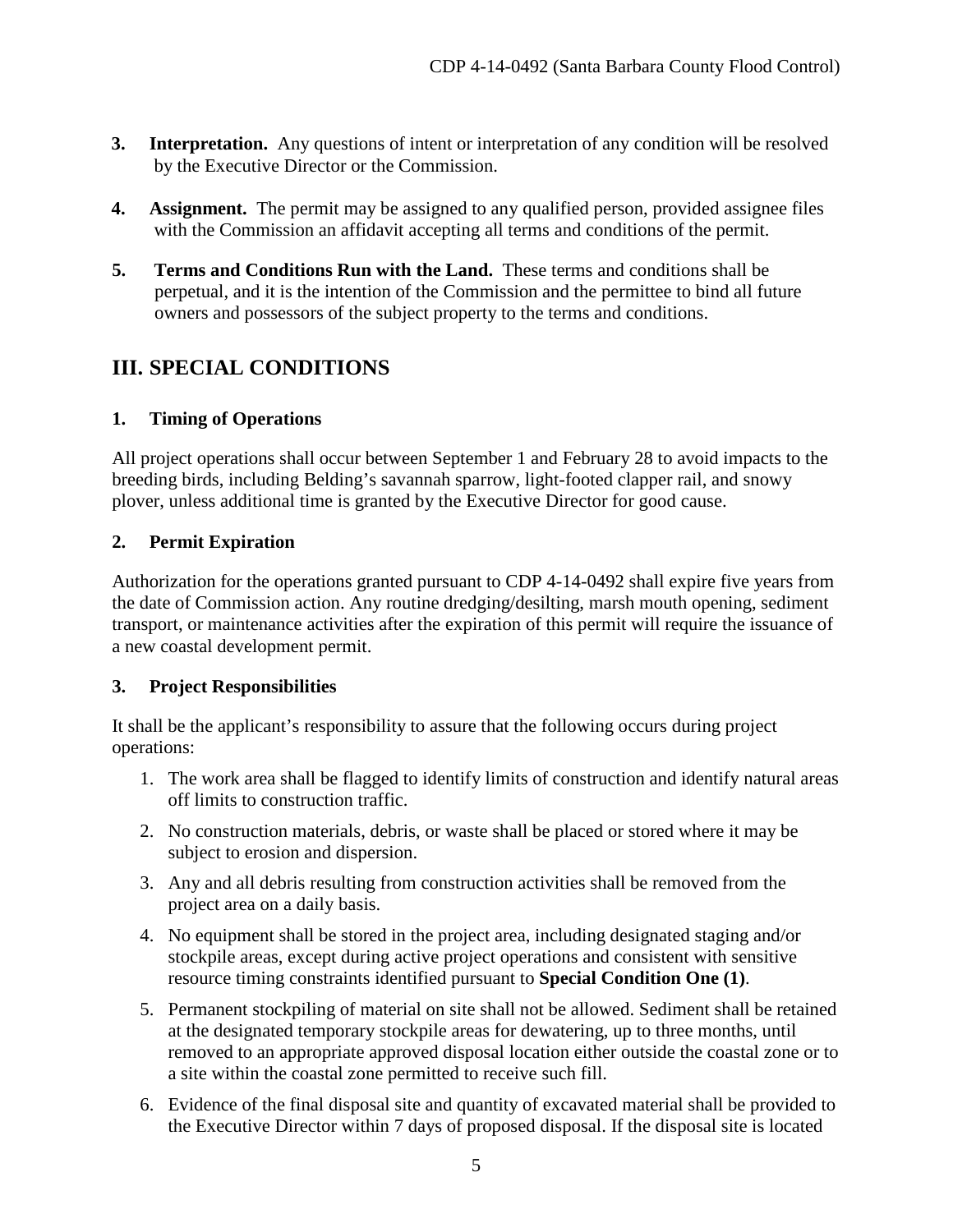in the Coastal Zone, the disposal site must have a valid coastal development permit for the disposal of material. If the disposal site does not have a coastal permit, such a permit will be required prior to the disposal of material.

## <span id="page-5-0"></span>**4. Sensitive Species Surveys and Monitoring**

The applicant shall retain the services of a qualified biologist(s) or environmental resource specialist(s) to conduct sensitive species surveys and monitor project operations. At least two (2) weeks prior to commencement of each project operation, including any channel dredging or desilting event, the applicant shall submit the name and qualifications of the biologist or specialist, for the review and approval of the Executive Director. The applicant shall ensure that the Environmental Specialist shall perform all of the following duties, and the applicant shall observe the following requirements. The biologist or specialist shall ensure that all project construction and operations shall be carried out consistent with the following:

1. The environmental resource specialist shall: (1) conduct a survey of the project site, to determine presence and behavior of sensitive species, no more than three days prior to the commencement of any project operations including dredging, and desilting activities (2) immediately report the results of the survey to the applicant and the Commission, and (3) monitor the site during all breaching, dredging, and desilting operations:

(a) In the event that any sensitive wildlife species (including but not limited to tidewater goby, Belding's savannah sparrow, California least tern, western snowy plover, light-footed clapper rail) exhibit reproductive or nesting behavior, the environmental specialist shall require the applicant to cease work, and shall immediately notify the Executive Director and local resource agencies. Project activities shall resume only upon written approval of the Executive Director.

(b) In the event that any sensitive wildlife species are present in the project area, which do not exhibit reproductive behavior and are not within the estimated breeding/reproductive cycle of the subject species, the environmental resource specialist shall either: (1) initiate a salvage and relocation program prior to any excavation/maintenance activities to move sensitive species by hand to safe locations elsewhere along the project reach or (2) as appropriate, implement a resource avoidance program with sufficient buffer areas to ensure adverse effects to such resources are avoided. The applicant shall also immediately notify the Executive Director of the presence of such species and which of the above actions are being taken. If the presence of any such sensitive species requires review by the United States Fish and Wildlife Service and/or the California Department of Fish and Wildlife, then no development activities shall be allowed or continued until any such review and authorizations to proceed are received, subject to the approval of the Executive Director.

2. The environmental resource specialist shall be present during dredging and desilting activities. The environmental resource specialist shall require the applicant to cease work should any breach in permit compliance occur, or if any unforeseen sensitive habitat issues arise. The environmental resource specialist(s) shall immediately notify the Executive Director if activities outside of the scope of Coastal Development Permit 4-14-0492 occur. If significant impacts or damage occur to sensitive habitats or to wildlife species, the applicant shall be required to submit a revised, or supplemental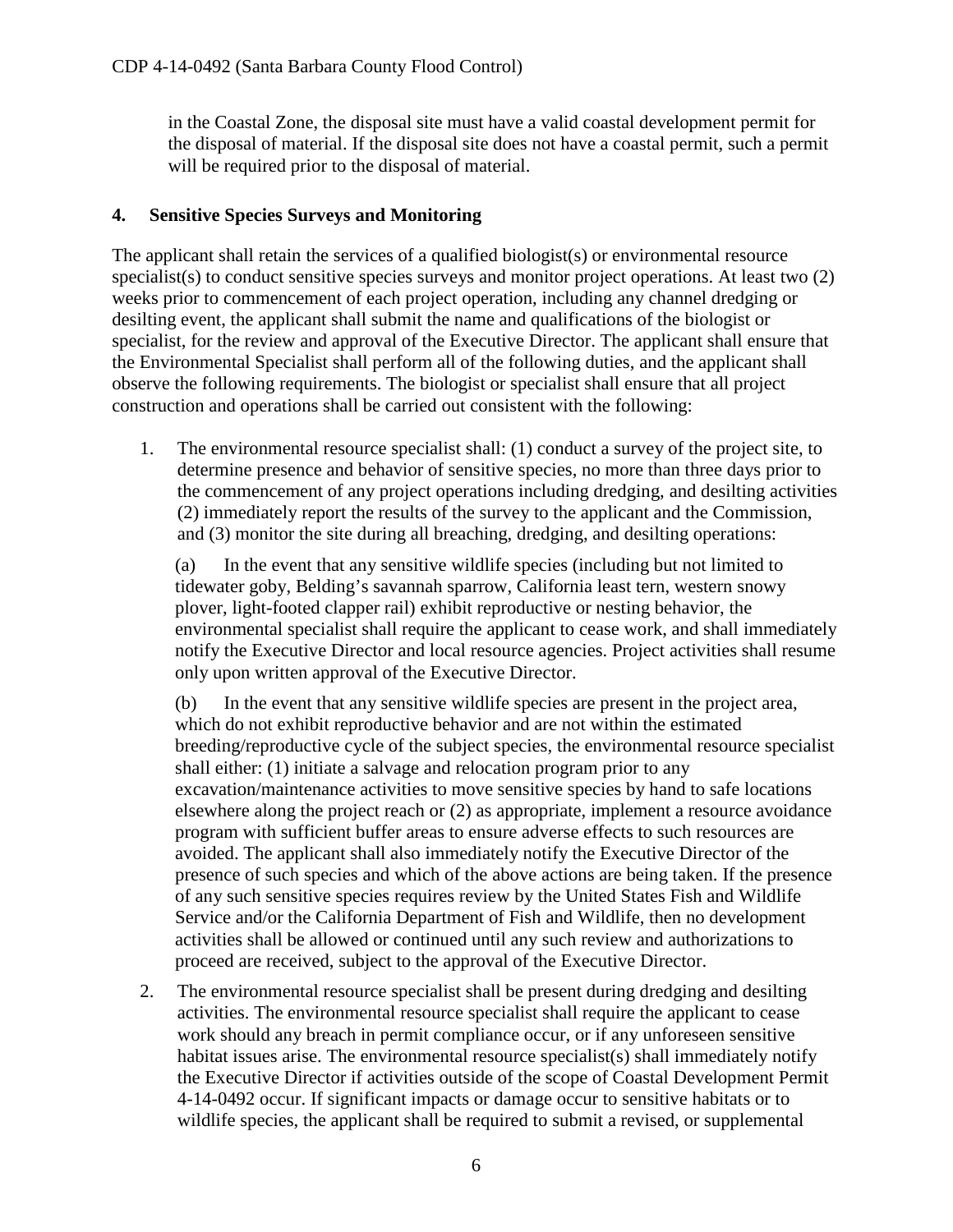program to adequately mitigate such impacts. Any native vegetation which is inadvertently destroyed or damaged during implementation of the project shall be replaced in kind at a 3:1 or greater ratio. The revised, or supplemental, program shall be processed as an amendment to this coastal development permit.

## <span id="page-6-0"></span>**5. Erosion Control Plans**

- A. By acceptance of this permit, the applicant agrees to comply with the submitted erosion control plans, including the following criteria:
	- 1. Plans show delineated areas to be disturbed by flood control activities, including access roads, staging and stockpile areas. The natural areas on the site shall be clearly delineated on the project site with fencing or survey flags.
	- 2. Should work shall take place during the rainy season (November 1 March 31) the applicant shall install or construct temporary sediment basins (including debris basins, desilting basins or silt traps), temporary drains and swales, sand bag barriers, vegetated filter strips, additional silt fencing, stabilize any stockpiled fill with geofabric covers or other appropriate cover, install geotextiles or mats on all cut or fill slopes, stabilize open trenches as soon as possible, and use silt fencing and/or vegetated filter strips to trap sediment contained in sheet flow. The maximum drainage area to the fence should be 0.5 acre or less per 100 feet of fence. Silt fences should be inspected regularly and sediment removed when it reaches 1/3 the fence height. Silt fences shall never be placed on slopes.
	- 3. Erosion control measures shall be maintained throughout the development process to minimize erosion and sediment from runoff waters during work. All sediment should be retained on-site unless removed to an appropriate approved disposal location either outside the coastal zone or to a site within the coastal zone permitted to receive fill.
	- 4. The plan includes temporary erosion control measures should grading or site preparation cease for a period of more than 30 days, including but not limited to: stabilization of all stockpiled fill, access roads, disturbed soils and cut and fill slopes with geotextiles and/or mats, sand bag barriers, silt fencing; temporary drains and swales and sediment basins. All disturbed areas, including the dewatering/access road sites as well as the access road adjacent to the south and east of Franklin Creek, shall be seeded with native grass species and include the technical specifications for seeding the disturbed areas. These temporary erosion control measures shall be monitored and maintained until grading or construction operations resume.
	- 5. All excavated material shall be contained within the designated access and stockpile sites. During dewatering, the site(s) shall be lined with silt fencing to prevent any silt from entering the creeks/channels/wetlands.
- B. The applicant shall undertake development in accordance with the final erosion control plans approved by the Executive Director. No proposed changes to the approved final plans shall occur without a Commission amendment to this coastal development permit unless the Executive Director determines that no amendment is required. The applicant shall be fully responsible for advising construction personnel of the requirements of the Erosion Control Plan. Throughout the work period, the applicant shall conduct regular inspections of the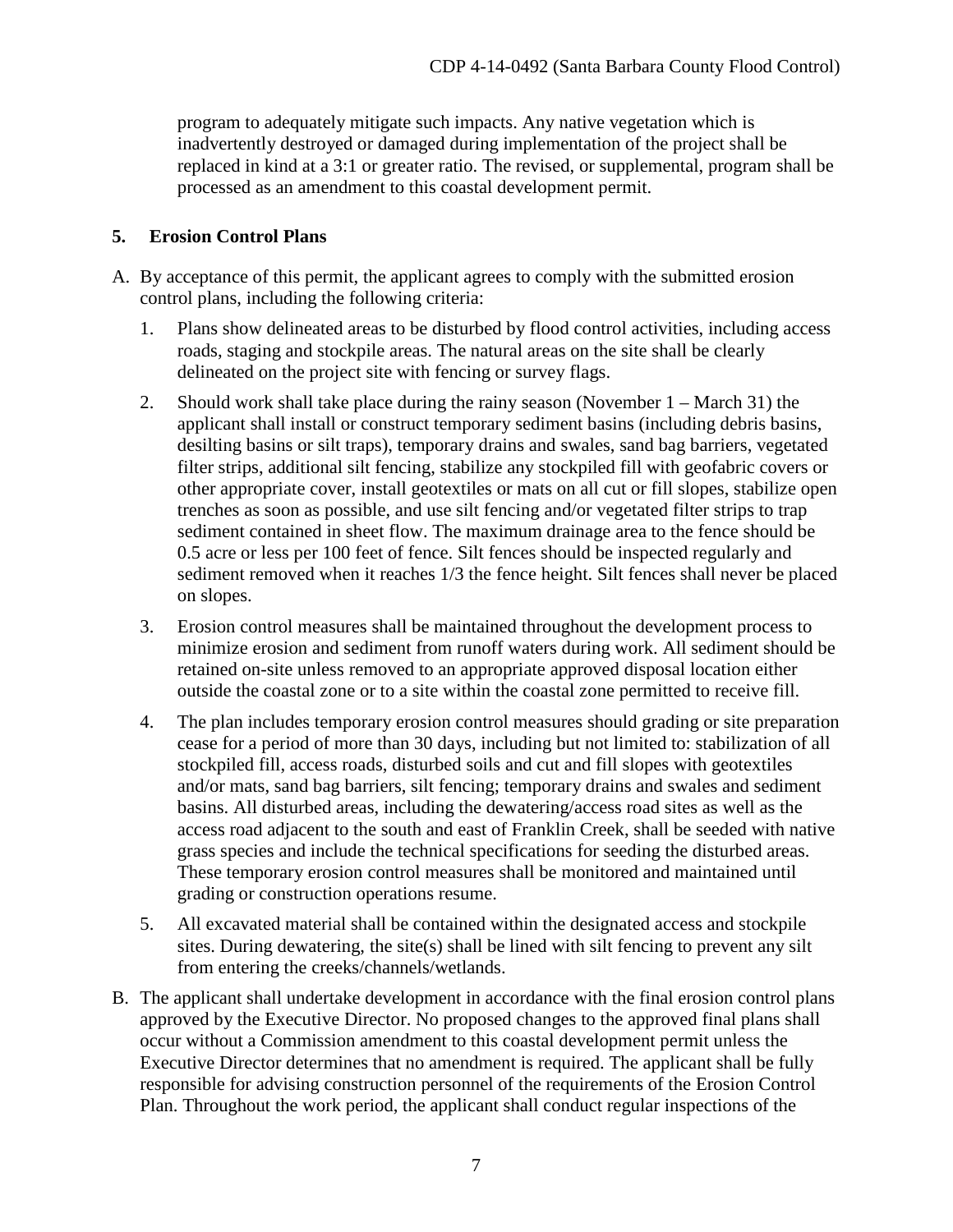condition and operational status of all structural BMPs required by the approved Erosion Control Plan. The applicant shall repair or replace failed or inadequate BMPs expeditiously.

# <span id="page-7-0"></span>**6. Wetland Protection Measures**

- A. No work shall take place within delineated wetlands within Carpinteria Salt Marsh and no dredging spoils or sediment shall be placed within any wetlands.
- B. Before the start of any dredging and desilting operations in Franklin Creek and Santa Monica Creek, silt fencing shall be installed along the access roads adjacent to wetland areas to assure that dredged material and sediment will not enter the adjacent wetlands. Silt fencing shall be removed when the access road is no longer necessary for that particular dredging/desilting event.

# <span id="page-7-1"></span>**7. Signage Program**

A minimum of two weeks prior to any dredging or desilting event, the applicant shall post temporary signage at the Franklin Creek pedestrian bridge and other locations along the public path to notify the public that access to the area will be limited during dredging operations and stating the estimated dates that dredging will occur.

# <span id="page-7-2"></span>**8. Required Approvals**

By acceptance of this permit, the applicant agrees to obtain all other necessary State or Federal permits that may be necessary for all aspects of the proposed project (including the California Department of Fish and Wildlife, California State Lands Commission, Regional Water Quality Control Board, and the U.S. Army Corps of Engineers).

### <span id="page-7-3"></span>**9. Assumption of Risk, Waiver of Liability and Indemnity**

By acceptance of this permit, the applicant acknowledges and agrees (i) that the site may be subject to hazards from flooding, tsunami, surges, liquefaction, and erosion; (ii) to assume the risks to the applicant and the property that is the subject of this permit of injury and damage from such hazards in connection with this permitted development; (iii) to unconditionally waive any claim of damage or liability against the Commission, its officers, agents, and employees for injury or damage from such hazards; and (iv) to indemnify and hold harmless the Commission, its officers, agents, and employees with respect to the Commission's approval of the project against any and all liability, claims, demands, damages, costs (including costs and fees incurred in defense of such claims), expenses, and amounts paid in settlement arising from any injury or damage due to such hazards.

PRIOR TO ISSUANCE OF THE COASTAL DEVELOPMENT PERMIT, the applicant shall submit a written agreement, in a form and content acceptable to the Executive Director, incorporating all of the above terms of this condition.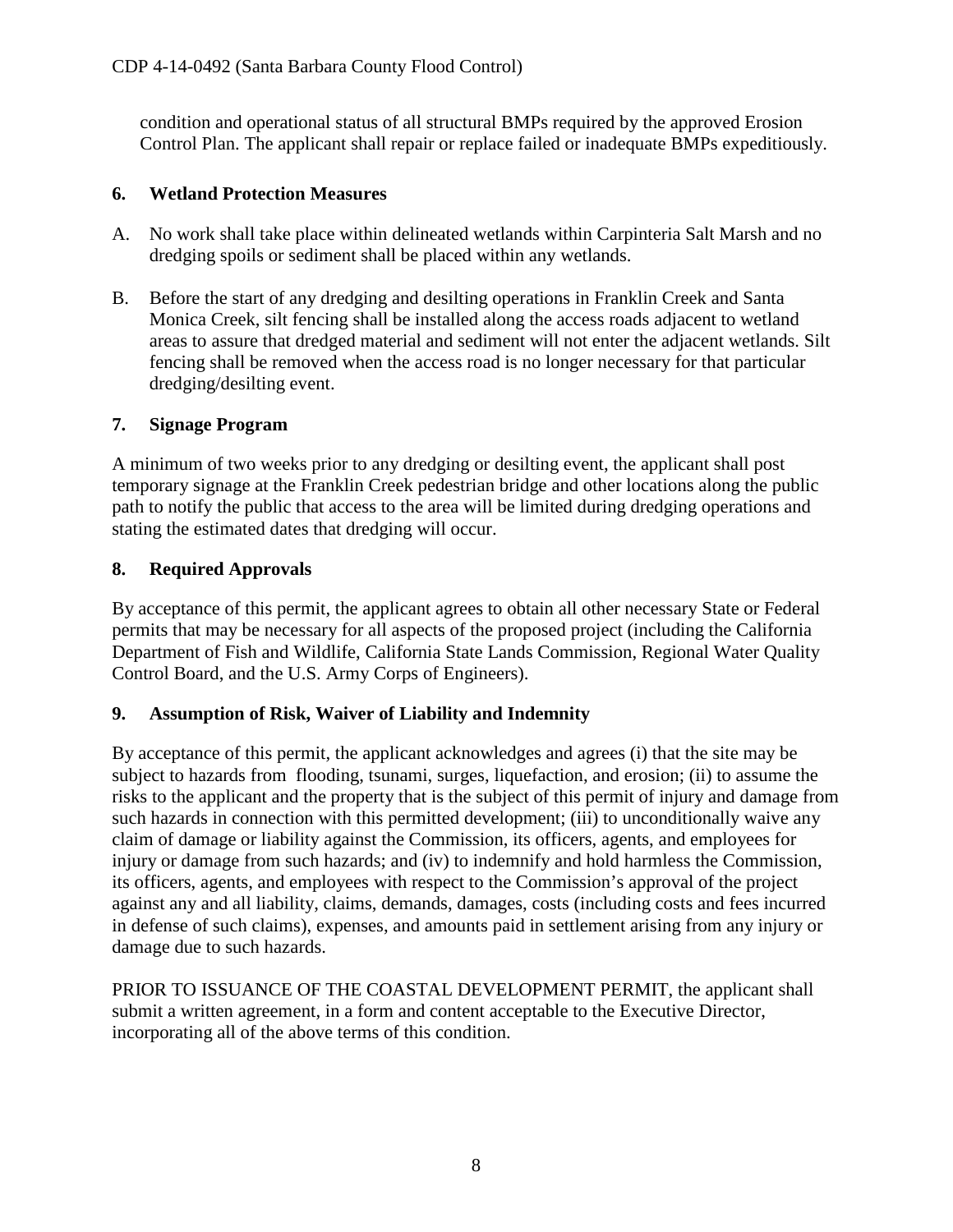# <span id="page-8-0"></span>**10. Slough Mouth Opening**

PRIOR TO ISSUANCE OF THE COASTAL DEVELOPMENT PERMIT, the applicant shall submit to the Executive Director for review and written approval, a plan for periodic opening of the Carpinteria Salt Marsh. The plan shall specify the following:

- (1) water quality, oxygenation levels, and any other criteria that would trigger the necessity for slough mouth opening in order to prevent fish kill events or flooding of adjacent developed areas;
- (2) Description of biological resource avoidance procedures and mitigation measures to minimize all potential adverse impacts to sensitive species within and near the slough, including but not limited to Tidewater goby.
- (3) Breaching shall occur in consultation with the California Department of Fish and Wildlife and the U.S. Fish and Wildlife Service, and all other applicable state and federal resource agencies.
- (4) The applicant shall submit to the Executive Director, an annual post-action assessment describing any slough opening activities that have occurred, indicating the event's conformance with all slough mouth opening criteria and whether any sensitive species were observed and any measures taken to avoid or mitigate disturbance.

# <span id="page-8-1"></span>**IV. FINDINGS AND DECLARATIONS**

The Commission hereby finds and declares:

# <span id="page-8-2"></span>**A. PROJECT DESCRIPTION, BACKGROUND, AND LOCATION**

### **Project Description**

The Santa Barbara County Flood Control district proposes to implement a 5-year Maintenance Dredging Program for portions of Franklin and Santa Monica Creeks and the mouth of the Carpinteria Salt Marsh. The program includes the removal of sediment from the instream sedimentation basins in Franklin Creek and Santa Monica Creek using dragline desilting methods on a periodic basis (typically every three to five years; however may occur as frequently as annually) with removal of between 6,000 cu. yds. and 40,000 cu. yds. of sediment per dredging event, and in no case shall the amount of excavation exceed 40,000 cu. yds. of sediment per year. Both Franklin Creek and Santa Monica Creek are concrete lined channels that drain into Carpinteria Marsh. The instream sedimentation basins in both creeks were constructed pursuant to CDP 4-03-060. Material excavated from the creek(s) will be temporarily stockpiled in designated areas adjacent to the creek(s) for dewatering purposes and subsequently removed to an authorized disposal site. Detailed project descriptions for each creek are as follows.

### Franklin Creek

On an annual or as-needed basis (typically every 3 to 5 years), sediment would be removed from the end of the concrete channel downstream approximately 1,500 ft. This would be done with a crane rigged with a dragline. The target elevation is -4 MSL, or 3 ft. lower than the concrete channel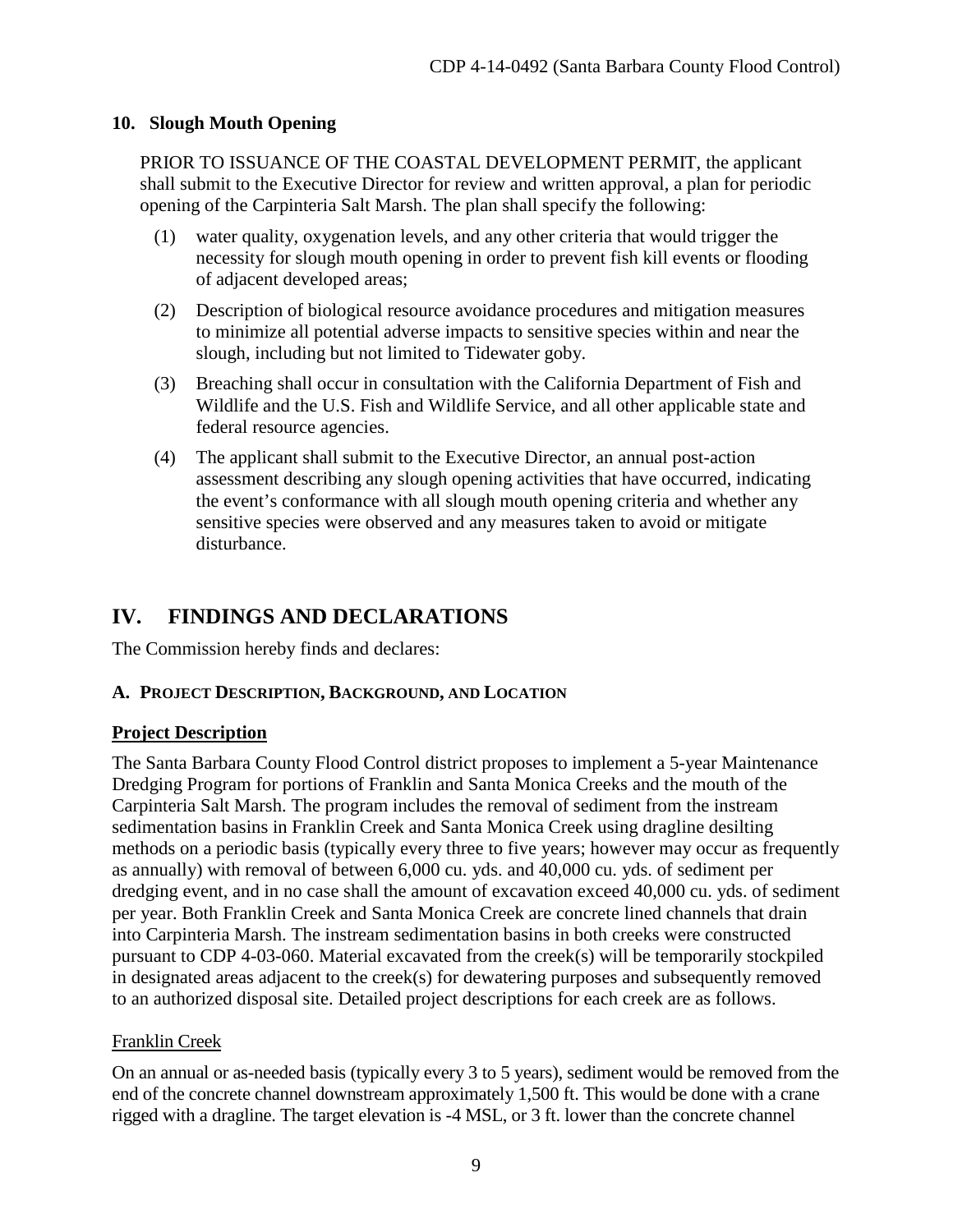immediately upstream. Sediment volumes to be removed range from approximately 3,000 cu. yds. to 20,000 cu. yds. Sediment will be temporarily stockpiled within designated areas on the access road for dewatering. Silt fencing would be placed along the access road to contain the recently removed sediment.

Franklin Creek will be accessed from Sandyland Cove Road via Carpinteria Avenue. Once on Sandyland Cove Road, equipment will immediately turn left onto an existing access road on Santa Barbara Land Trust property. Equipment will continue east towards the Silver Sands Mobile Home Park, but remain on the west side of Franklin Creek. No grading is proposed. The public pedestrian bridge over Franklin Creek will not be impacted during dredging operations. However, public access to the bridge may be restricted temporarily during active dredging operations.

### Santa Monica Creek

On an as-needed basis (typically every 3 to 5 years), sediment would be removed from the Union Pacific Railroad (UPRR) bridge downstream approximately 1,500 ft. This would be accomplished with a crane rigged with a dragline. The target elevation is -4 MSL, or approximately 4 ft. lower than the concrete channel immediately upstream. Sediment volumes to be removed range from approximately 3,000 cu. yds. to 20,000 cu. yds. per dredging event. Sediment would be temporarily stockpiled within the designated areas on the access road for dewatering. Silt fencing would be placed along the access road to contain the recently removed sediment.

Santa Monica Creek basin will be accessed from Estero Way via Carpinteria Avenue. Once inside the Carpinteria Salt Marsh on Estero Way, equipment will immediately turn left onto an existing access road on land owned by the University of California, Nature Reserve System. Equipment will continue towards the east, but remain on a berm along the west side of Santa Monica Creek. No additional grading is proposed.

The proposed program also includes breaching the mouth of the Carpinteria Salt Marsh by means of a bulldozer and/or loader, on an as-needed basis in consultation with the California Department of Fish and Wildlife and the U.S. Fish and Wildlife Service. The Flood Control District proposes to open the mouth of the marsh to allow tidal fluctuation in the marsh in order to improve water quality, as deemed appropriate by coordination and consultation with CDFG, USFWS, and NRCS. Depending on the conditions, this would typically be done with dozer/loader.

### **Location and Background**

The Carpinteria Salt Marsh is a 230-acre estuary located in Santa Barbara County adjacent to the City of Carpinteria (Exhibit 1-2). Santa Monica and Franklin Creeks are located in the eastern portion of the Carpinteria Salt Marsh. The Marsh is relatively undeveloped with the exception of Sandyland Cove Road and berms that have been placed along the banks of the creeks. The area between Franklin and Santa Monica creeks is bisected by north-south trending Sandyland Cove Road, a paved, two-lane road that provides access to the residences along Del Mar Avenue. Of the 230 acres, 120 acres belong to the University of California Natural Reserve System, 34 acres are owned by the Santa Barbara County Land Trust, and the Flood Control District owns a 1.5 acre parcel located west of Sandyland Cove Road and a linear strip along the east side of Basin 1. The remainder is owned privately by various entities, such as a 38-acre parcel owned by the Sandyland Protective Association.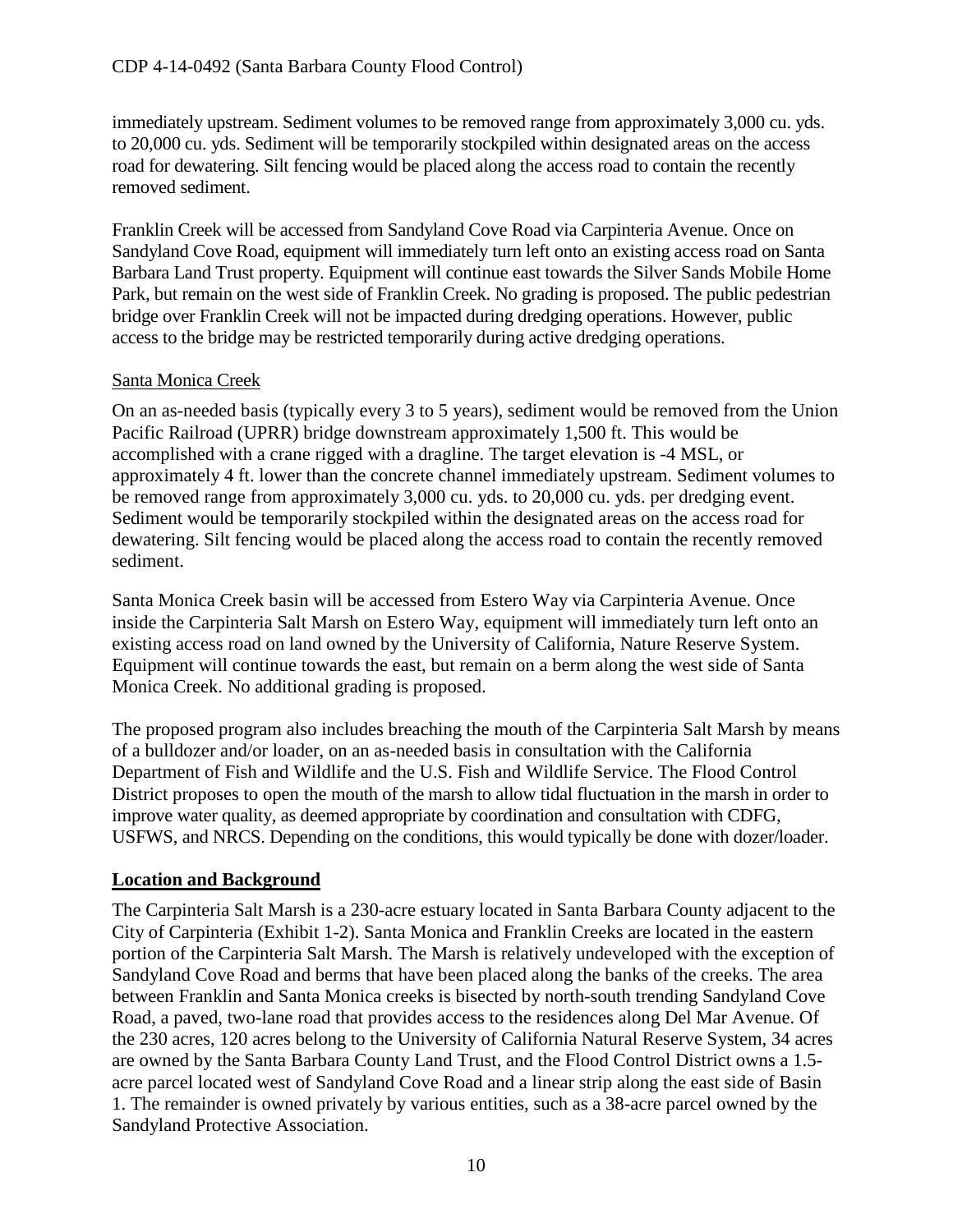Land uses to the north of Carpinteria Marsh include the Union Pacific Railroad tracks and U.S. Highway 101, condominiums, and Aliso School. Single family residences lie to the south and west; a mobile home park and the Carpinteria Salt Marsh Nature Park lie to the east, and open space is west of the Marsh.

There was significant flooding in the Carpinteria Valley in the 1960s due to a combination of large winter storms, fires in the upper watershed, sediment-laden streams, and poor channel capacity in the estuary. As a result, the Carpinteria Valley Watershed Protection Program (CVWPP) was developed in 1968 by the Soil Conservation Service and its local sponsors, the Flood Control District and City of Carpinteria. The CVWP has largely been completed including the construction of 5.7 miles of concrete-lined channels on Franklin and Santa Monica creeks. Debris basins were also constructed on each creek.

# <span id="page-10-0"></span>**B. PAST COMMISSION ACTION**

In 1998, the Commission granted to the County of Santa Barbara Flood Control District, Coastal Development Permit (CDP) 4-98-022 to remove 30,000 cu. yds. of sediment from Franklin and Santa Monica Creeks within the Carpinteria Salt Marsh, to follow up emergency actions. Staff concluded that "the proposed project is within the previously modified (realigned, shaped, and dredged) lower portions of Franklin and Santa Monica Creek, is necessary for public safety and to protect existing development, and provides significant protection for the larger Carpinteria Salt Marsh." The approval was subject to four conditions regarding waiver of liability and evidence of a U.S. Army Corps of Engineers permit, California Department of Fish and Wildlife Streambed Alteration Agreement, and State Lands Commission authorization.

In 2004, the Commission approved CDP 4-03-060 for flood control activities, marsh restoration, and public access projects in Carpinteria Salt Marsh, including: (1) construction of a berm and concrete floodwall to contain 100-year flood flows requiring approximately 6,500 cu. yds. (4,500 cu. yds. fill, 2,000 cu. yds. cut) of grading; (2) raising the height of existing floodwall along Franklin Creek 2 feet; (3) constructing permanent instream sedimentation basins on Franklin and Santa Monica Creeks to be dredged as-needed with a maximum 40,000 cu. yds. to be dredged in any one event; (4) modification of the mouth of the marsh by dredging a larger inlet channel to the Main Channel through berm removal, requiring approximately 10,125 cu .yds. of cut grading; (5) opening of marsh mouth as-needed; (6) one-time dredging of Basin 3 channels with a maximum of 17,300 cu. yds. of sediment removal; (7) new tidal connections and channels and wetland restoration in the South Marsh, requiring approximately 4,653 cu. yds. of cut grading; (8) new tidal connections and channels and wetland restoration in Basin 1, requiring approximately 12,234 cu. yds. of cut grading; (9) channel dredging in upper Basin 3 along Estero Way requiring approximately 900 cu. yds. of cut grading and replacement of six 36" culverts for tidal circulation between Basins 2 and 3; (10) lowering of berm in Basin 2 requiring 3,900 cu. yds. of cut grading; (11) dredging of maximum 6,200 cu. yds. from the Main Channel; (12) removal of four berms along the Main Channel requiring approximately 11,496 cu. yds. of cut grading; and (13) public access improvements including 1,200 ft. long path, bridge across Franklin Creek, interpretive stations, and signage.

In 2009, the Commission approved CDP 4-08-084 for the implementation of a 5-year Maintenance Dredging Program for portions of Franklin and Santa Monica Creeks and the mouth of the Carpinteria Salt Marsh. The 5-year program authorized by CDP 4-08-084 was for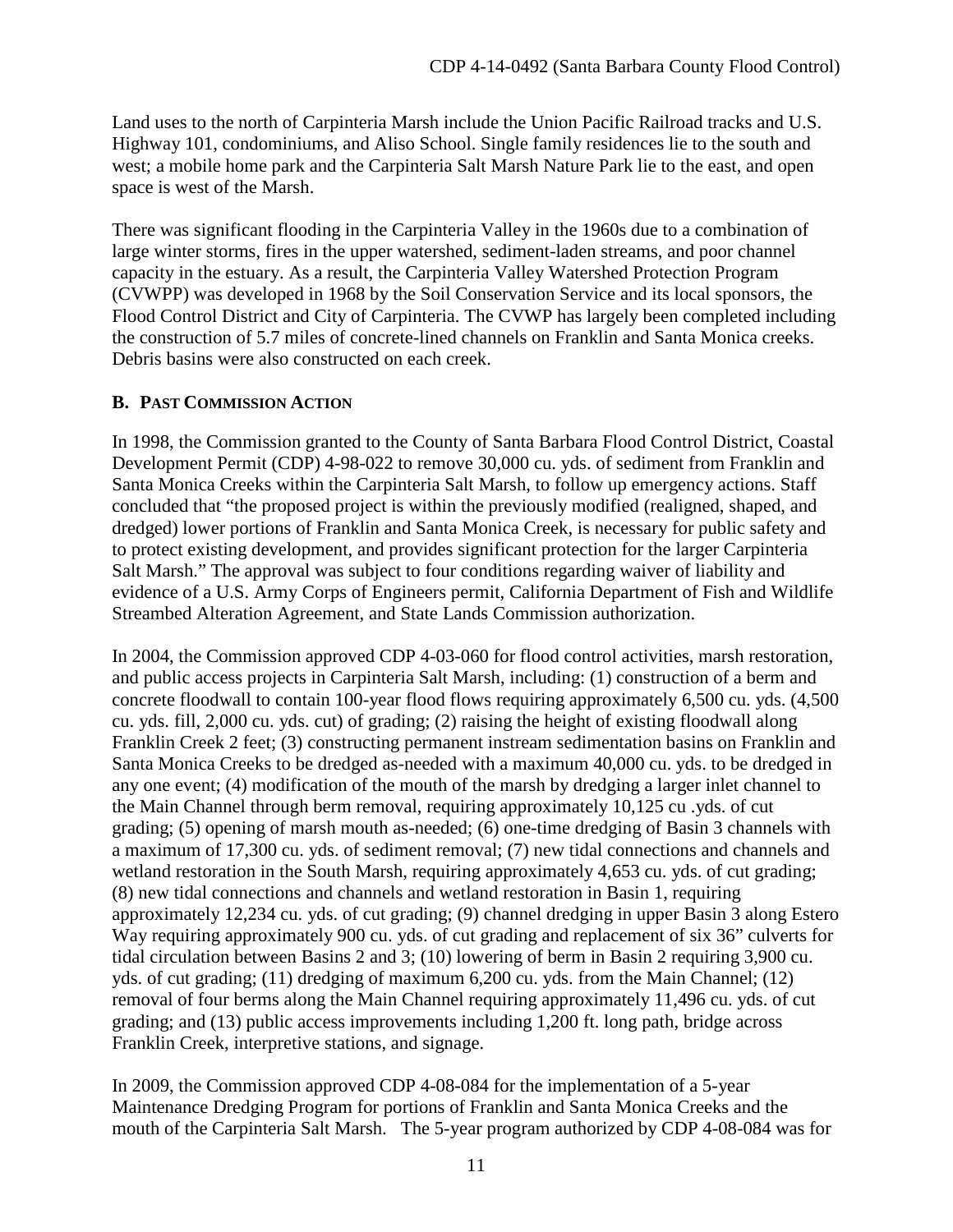essentially the same development that is now proposed pursuant to this permit application and included the removal of sediment using dragline desilting methods from the lower reaches of Franklin Creek and Santa Monica Creek on a periodic basis (typically every 3 to 5 years; however could occur as frequently as annually) with removal of between 6,000 cu. yds. and 40,000 cu. yds. of sediment per dredging event and in no case to exceed 40,000 cu. yds. of sediment per year. Excavated material from the creek(s) could be temporarily stockpiled in designated areas adjacent to the creek(s) for dewatering purposes and subsequently removed to an authorized disposal site. The program also included breaching the mouth of the Carpinteria Salt Marsh by means of a bulldozer and/or loader, on an as-needed basis in consultation with the California Department of Fish and Wildlife and the U.S. Fish and Wildlife Service. Additionally, all excavated material suitable for beach nourishment purposes could be placed in the surfzone along the beach south of the Del Mar Avenue residences as delineated in the project plans.

Other past actions also include approval of exotic vegetation removal and revegetation projects (4-02-123-X, 4-98-113-X, and 4-02-256) within the Marsh. Similarly, the Commission approved Coastal Development Permit 4-96-111 for the adjacent Carpinteria Salt Marsh Restoration Plan, Ash Avenue Properties Implementation Plan to remove about 24,000 cubic yards of fill, enhance tidal circulation, create a range of salt marsh and upland habitat, create new tidal channel, construct two tide gates, restore coastal dune habitat, construct an interpretative center, amphitheater, overlook area, and trails.

#### <span id="page-11-0"></span>**C. ENVIRONMENTALLY SENSITIVE HABITAT, WETLANDS, AND STREAM ALTERATION**

#### Section 30230 of the Coastal Act states:

*Marine resources shall be maintained, enhanced, and where feasible, restored. Special protection shall be given to areas and species of special biological or economic significance. Uses of the marine environment shall be carried out in a manner that will sustain the biological productivity of coastal waters and that will maintain healthy populations of all species of marine organisms adequate for long-term commercial, recreational, scientific, and educational purposes.* 

#### Section 30231 of the Coastal Act states that:

*The biological productivity and the quality of coastal waters, streams, wetlands, estuaries, and lakes appropriate to maintain optimum populations of marine organisms and for the protection of human health shall be maintained and, where feasible, restored through, among other means, minimizing adverse effects of waste water discharges and entrainment, controlling runoff, preventing depletion of ground water supplies and substantial interference with surface water flow, encouraging waste water reclamation, maintaining natural vegetation buffer areas that protect riparian habitats, and minimizing alteration of natural streams.* 

### Section 30236 of the Coastal Act states:

*Channelizations, dams, or other substantial alterations of rivers and streams shall incorporate the best mitigation measures feasible, and be limited to (l) necessary water supply projects, (2) flood control projects where no other method for protecting existing structures in the floodplain is feasible and where such*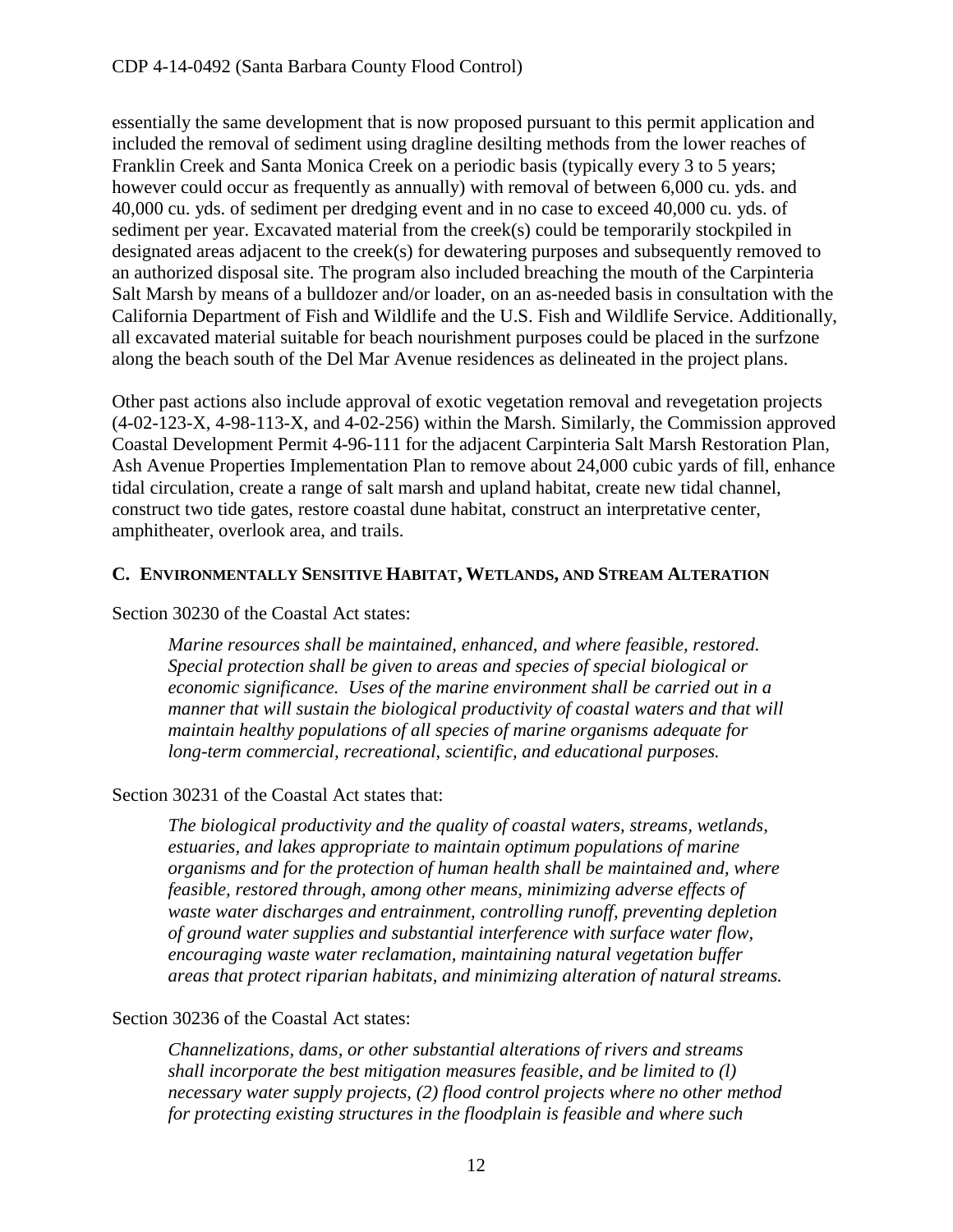*protection is necessary for public safety or to protect existing development, or (3) developments where the primary function is the improvement of fish and wildlife habitat.* 

Coastal Act Section 30240 affords protection of environmentally sensitive habitat areas as follows:

*(a) Environmentally sensitive habitat areas shall be protected against any significant disruption of habitat values, and only uses dependent on those resources shall be allowed within those areas.* 

*(b) Development in areas adjacent to environmentally sensitive habitat areas and parks and recreation areas shall be sited and designed to prevent impacts which would significantly degrade those areas, and shall be compatible with the continuance of those habitat and recreation areas.* 

Sections 30230 and 30231 of the Coastal Act mandate that marine resources and coastal water quality shall be maintained and where feasible restored, protection shall be given to areas and species of special significance, and that uses of the marine environment shall be carried out in a manner that will sustain biological productivity of coastal waters. Section 30236 allows for alterations to streambeds when required for flood control projects where no other less damaging alternative is feasible and when necessary to protect public safety or existing development. In addition, Section 30240 of the Coastal Act states that environmentally sensitive habitat areas shall be protected and that development within or adjacent to such areas must be designed to prevent impacts which could degrade those resources.

The Carpinteria Salt Marsh (area north of Sand Point and Del Mar Roads and south of the railroad right-of-way) is designated as Environmentally Sensitive Habitat (ESH) under Santa Barbara's certified Local Coastal Plan. The Marsh is zoned as Resource Management (RES), minimum 100 acres. The purpose of the RES zone district is to ensure protection of lands that are unsuited for intensive development.

The Commission notes that some level of flood control activities are necessary within the Marsh. In addition, the Commission notes that alteration of streambeds, as proposed, is consistent with Section 30236 of the Coastal Act when required for flood control projects and when necessary to protect public safety or existing development. However, the Commission further notes that Section 30236 also requires that such projects shall incorporate the best mitigation measures feasible. In addition, Section 30240 of the Coastal Act requires that all development within environmentally sensitive habitat areas must be carried out in a manner designed to minimize or prevent potential adverse effects to those resources. As such, the Commission notes that flood control activities in Santa Monica Creek, Franklin Creek, and the mouth of the marsh on the subject site should be carried out in the least environmentally damaging manner.

### Carpinteria Salt Marsh

Historically, Carpinteria Salt Marsh extended beyond its current boundaries, but agriculture and urban development, including historic filling of wetlands and flood control activities, have reduced the extent of the wetlands by approximately one half. The Marsh covers approximately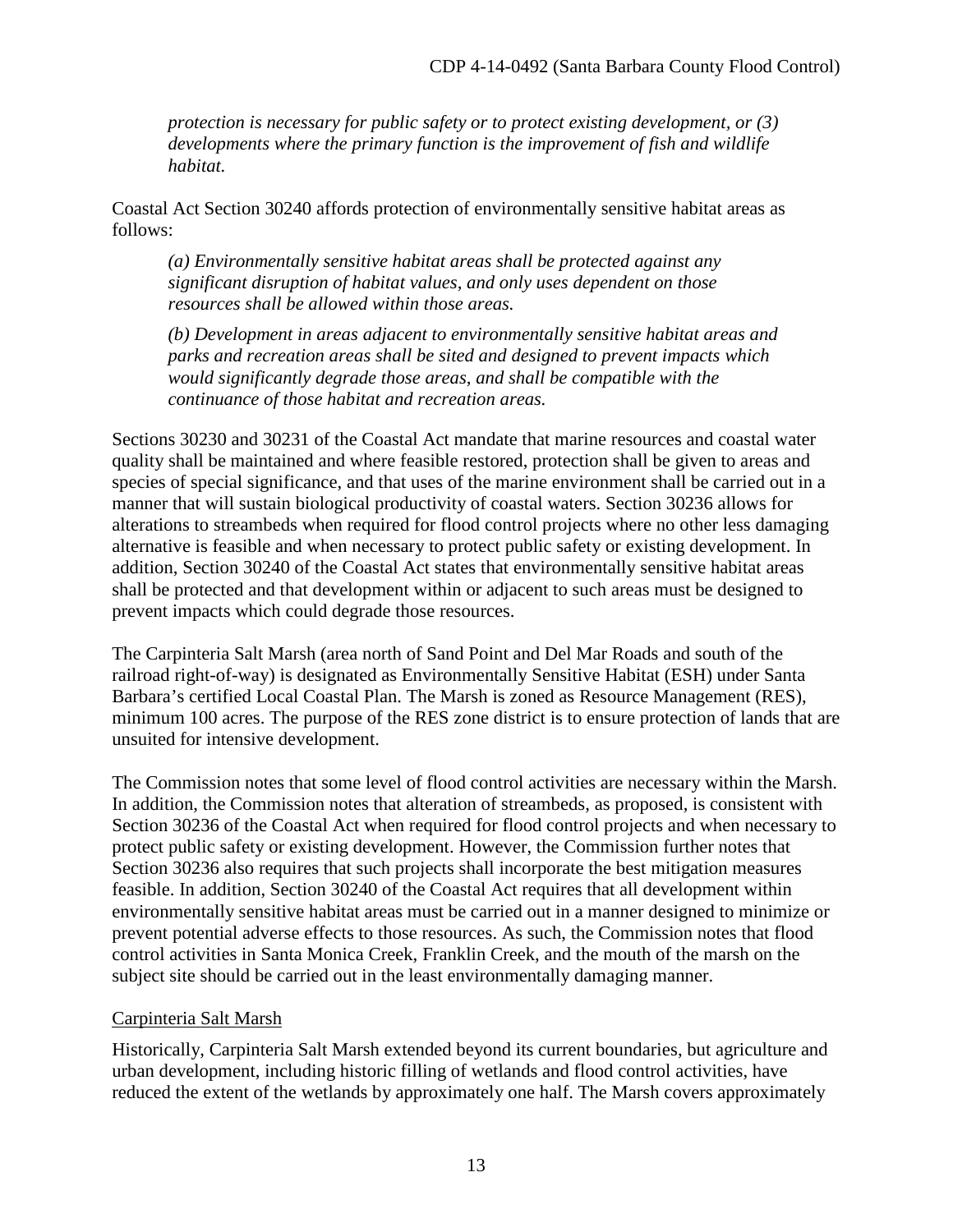230 acres and includes intertidal estuarine wetlands, adjacent palustrine wetlands and some subtidal deep water habitat in natural and artificial channels.

The Carpinteria Marsh is an environmentally sensitive habitat area (ESHA). It is important habitat for migratory waterfowl as well as several endangered species, including the salt marsh bird's beak, Belding's savannah sparrow, and light-footed clapper rail. It is also an important nursery for marine and estuarine fish.

The estuary is subdivided into three large "basins" separated by artificial channels lined with earthen berms. Basin 1 is the eastern portion of the marsh and is bordered by Franklin Creek on the east and south and Santa Monica Creek on the west. Basin 2 is the central portion of the marsh and extends from Santa Monica Creek to Estero Way, an exploratory oil and gas road constructed in the marsh in 1945. The northern boundary of Basin 2 is adjacent to the railroad right-of-way and the Main Channel delimits the southern boundary. Basin 3 extends from Estero Way to the western boundaries of the estuary. It is bordered on the north by the railroad and on the south by Santa Claus Lane and residences. In addition, a small portion of the marsh, known as South Marsh, borders the residences along Del Mar Avenue on the south side of Franklin Creek as it curves around the southern boundary of Basin 1 and the Main Channel south of Basin 2.

The watershed of the Marsh is confined to the drainages of Franklin and Santa Monica creeks and a smaller unnamed drainage west of Santa Monica Creek. Santa Monica Creek extends about 5 miles southward from the crest of the watershed to the Marsh, where it joins Franklin Creek to the Main Channel, which extends to the mouth of the estuary. Franklin Creek extends about 4 miles southward from the foothills of the Santa Ynez Mountains to the confluence of the tidal portion of the creeks.

Wetland vegetation in the salt marsh is divided into vegetation "zones" that typically correspond to elevation gradients and hydrologic regime. These zones are classified as low, middle, and high marsh.

Low salt marsh habitats are inundated by tidal action at least daily and include estuarine intertidal mudflats and tidal channels. In other salt marsh habitats in central and southern California, the tidal estuarine flats and tidal channels may support Pacific cordgrass (*Spartina foliosa*), but this species is absent from Carpinteria Salt Marsh as well as other local coastal estuaries in Santa Barbara County. The tidal mudflats are flooded and exposed daily. These habitats do not support vegetation but provide an abundance of invertebrates and are considered important foraging habitat for birds that frequent the salt marsh. Tidal mudflats in the Carpinteria Salt Marsh typically occur between 2.2 to 2.6 feet above MSL.

Middle coastal salt marsh is regularly inundated during high tides and is dominated by monotypic stands of pickleweed (*Salicornia virginica,* WIS=OBL). This is the dominant habitat type in the Carpinteria Salt Marsh and typically occurs above 2.6 feet MSL.

High salt marsh is found in association with the middle coastal salt marsh but at slightly higher elevations and is inundated only during extreme high tide events. Pickleweed (OBL) is still present with alkali heath (*Frankenia salina*, FACW+) and fleshy jaumea (*Jaumea carnosa*, OBL) codominant. Parish's glasswort (*Salicornia [= Arthrocnemum] subterminalis*, OBL) often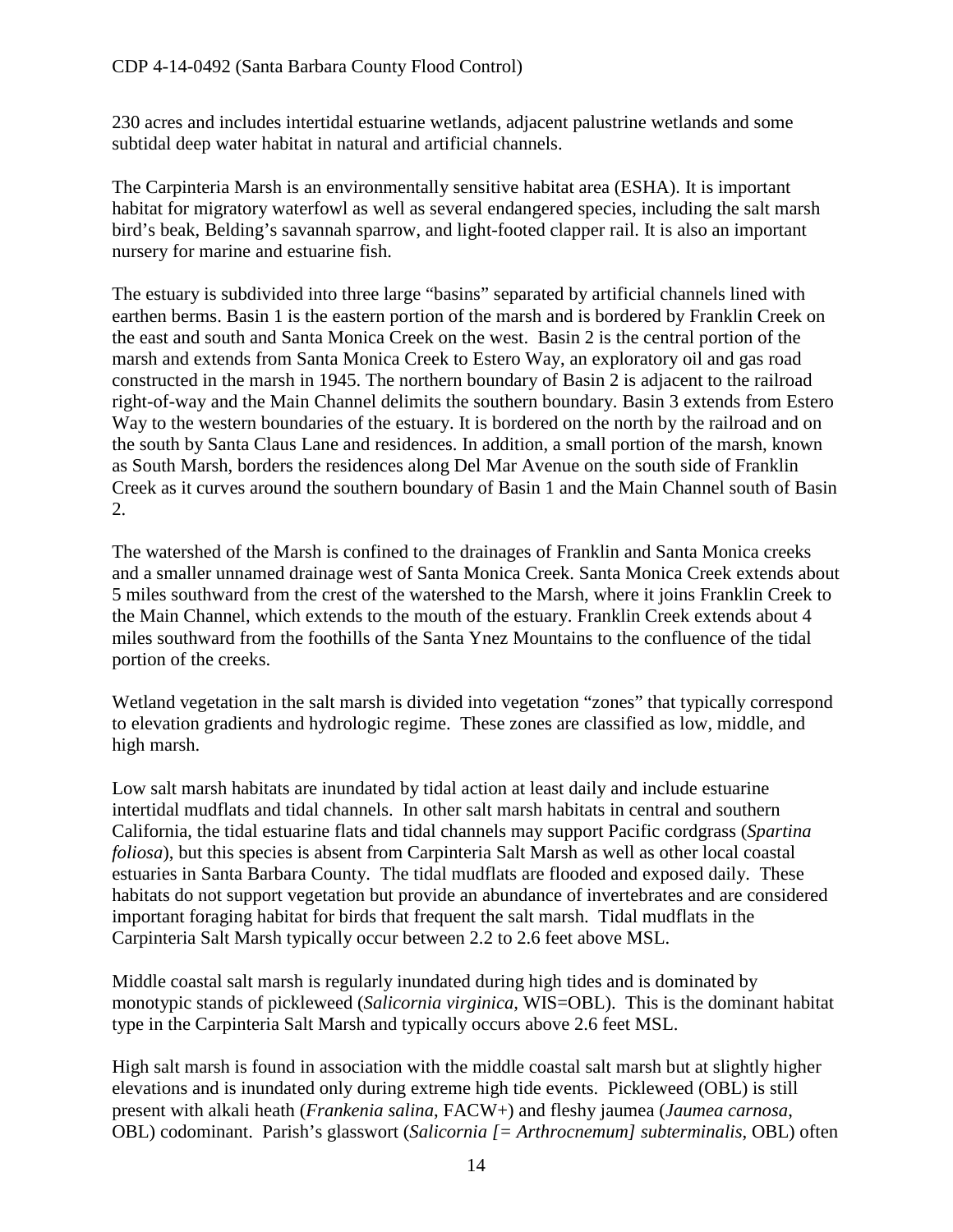replaces pickleweed in the higher elevations of the coastal salt marsh. In the Carpinteria Salt Marsh, high salt marsh habitat typically occurs at the fringes of the middle marsh, often within the same elevation range, but the topography and hydrology prevent these areas from being inundated except during extreme high tide events (monthly or seasonally). Salt pans or unvegetated saline flats that are above the reach of most or all lunar tides are interspersed with the vegetation within the high salt marsh habitats. Spearscale (*Atriplex triangularis*, FACW), an annual species commonly found in salt marshes or alkali flats, is also present in patches, especially around the upper margins of the high salt marsh areas.

In addition to the salt marsh vegetation, areas in the marsh have a freshwater influence and support brackish and/or freshwater marsh plant species such as alkali bulrush (*Scirpus maritimus, OBL*). These areas include low spots that are isolated from tidal influence where runoff or rainwater collects and areas within the channels where the freshwater influx is stronger than the tidal backflow.

In addition, a unique assemblage of plant species may occupy areas that are transitional from wetland to upland plant communities. Transition areas may include narrow bands along the banks of channel berms or occupy wide, flat areas just above the elevation of the highest high tide. Transition habitats typically include a mixture of common upland and salt marsh species. Other plant species such as western goldenrod (*Euthamia occidentalis*, OBL), salt grass (*Distichlis spicata*, FACW), quail bush (*Atriplex lentiformis*, FAC), and coast goldenbush (*Isocoma menziesii*, no WIS) are common components of transition habitats in the Carpinteria Salt Marsh. Transition areas are typically not saturated for prolonged periods of time. However, western goldenrod is an obligate wetland plant that is found in scattered locations along the fringes of the salt marsh in transition habitats, which may indicate that some transition areas are periodically saturated for sufficient time to support wetland vegetation. All areas where salt marsh or other wetland species are dominant would meet the criterion for wetland vegetation.

Portions of Carpinteria Marsh are presently considered degraded wetlands due to high sedimentation rates, inflow of nutrient-rich water from upstream areas, past dredging/filling activities, poor tidal flushing, and occasional closure of the estuary mouth. In addition to this degradation, the high sediment loading has reduced channel capacity in the estuary and increased the flooding hazard for nearby residential areas.

### Sensitive Species and Habitats

Past studies of Carpinteria Salt Marsh have identified 190 species of birds, 37 species of fish, 11 species of mammals, 5 species of reptiles and amphibians, and over 100 species of invertebrates in the marsh (Ferren et al. 1997). All of the fish, most of the invertebrates, and many of the birds are associated with the creek channels in the marsh or the mouth of the estuary. Water channels are present in South Marsh, but these are narrow and primarily conduct run-off from the residences to Franklin Creek. Both Basin 1 and South Marsh support a much smaller number of animal species than Basins 2 and 3, which contain open water channels. The recently restored Carpinteria Salt Marsh Nature Park has several channels that are connected to the Main Channel, and this portion of the marsh already provides resources for numerous invertebrates, fish and avian species.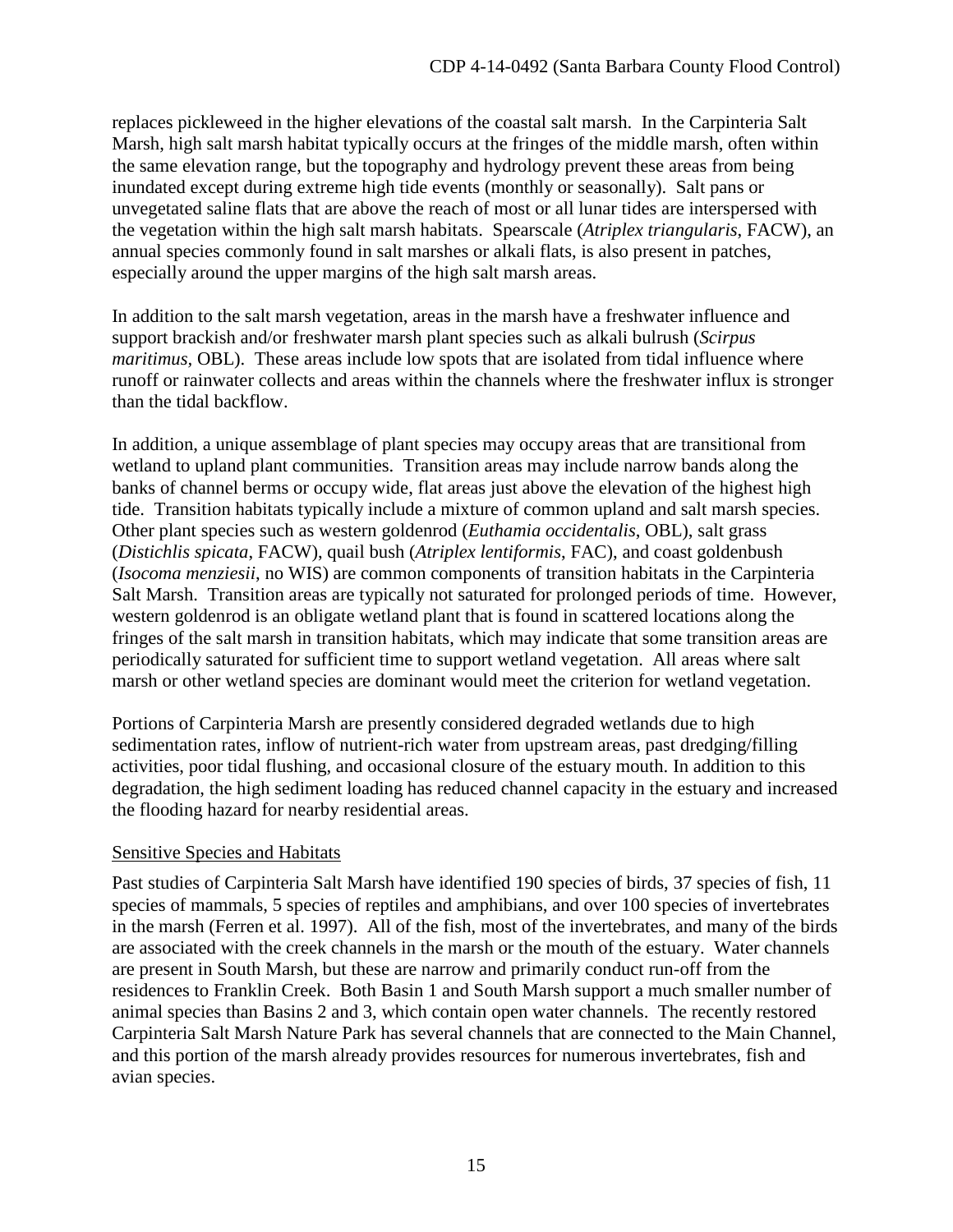In addition to providing habitat for aquatic and upland bird species, the Marsh provides upland and transition areas which serve as important habitat for raptors. Several raptors are regularly observed foraging in the area including American kestrel, red-shouldered hawk, red-tailed hawk, white-tailed kite, and northern harrier. In addition, the area supports several loggerhead shrikes (California species of special concern). White-tailed kites are frequently observed foraging over all of the Carpinteria Salt Marsh. During past SAIC surveys, it appeared that kite foraging focused more on the disturbed upland habitats and outer edges of the wetland habitat including the salt pans within Basin 2. However, kites have been observed on several occasions to hover over the larger sections of pickleweed-dominated habitat. Osprey are also known to frequent the marsh.

It is expected that rodents are more commonly found in the higher elevations because these areas do not flood during rain events. After the rainy season, rodents are expected to move out into the lower elevations. The presence of healthy populations of harvest mice, house mice, gophers, and ground squirrels provide an important prey base for raptor species such as barn owl, northern harrier, white-tailed kite, red-tailed hawk and red-shouldered hawk.

The regularly flooded salt marsh habitats do not support many mammal or reptile species. However, the upland vegetation along the berms supports a few common species of reptiles, such as western fence lizard and side-blotched lizard. Mammal species include raccoon, opossum, gopher, and house mouse. Other mammals that use the salt marsh include feral or pet cats and dogs.

The stream channels in the areas to be desilted have soft sediment beds composed primarily of sand and silt. These sediments provide habitat for a variety of invertebrates (e.g., polychaete worms, crabs, snails, and clams) that live in or on them. Density and species composition vary seasonally and with the rate of sediment deposition/scour during the rainy season. The California oyster is present in rocky areas near the mouth of the estuary. Ghost shrimp, blue mud shrimp, and jackknife clams are also present, and mussels are attached to the exposed portions of the metal culverts under Estero Way. Other invertebrates have been observed in the marsh channel as well, particularly in Basin 3. The fiddler crab is known to be present in the bend of the channel in the northeast corner of Basin 3.

Several fish species are resident in the estuarine waters, such as long-jawed mudsucker, California killifish, arrow goby, and cheekspot goby. Other species are visitors that use the estuary as a nursery [e.g., California halibut, diamond turbot, and starry flounder] or for feeding at high tide. In Basin 3 and the southwest corner of Basin 2 (Final EIR citing Brooks 1999), the dominant species were the California killifish, arrow goby, and topsmelt. Other common species were staghorn sculpin, long-jawed mudsucker, diamond turbot, cheekspot goby, speckled midshipman, and California halibut. Abundance of most fish species was found to increase in late spring and decline in fall.

The proposed project involves dredging of coastal waters. The Commission notes that dredging and disposal in and near areas identified as providing habitat for sensitive wildlife species has the potential to adversely impact those species. Several sensitive species are present in the project area, some only seasonally, including plant species such as salt marsh bird's beak, Coulter's goldfields. Sensitive wildlife species which are known residents or visitors include Belding's savannah sparrow, light-footed clapper rail, California brown pelican, American peregrine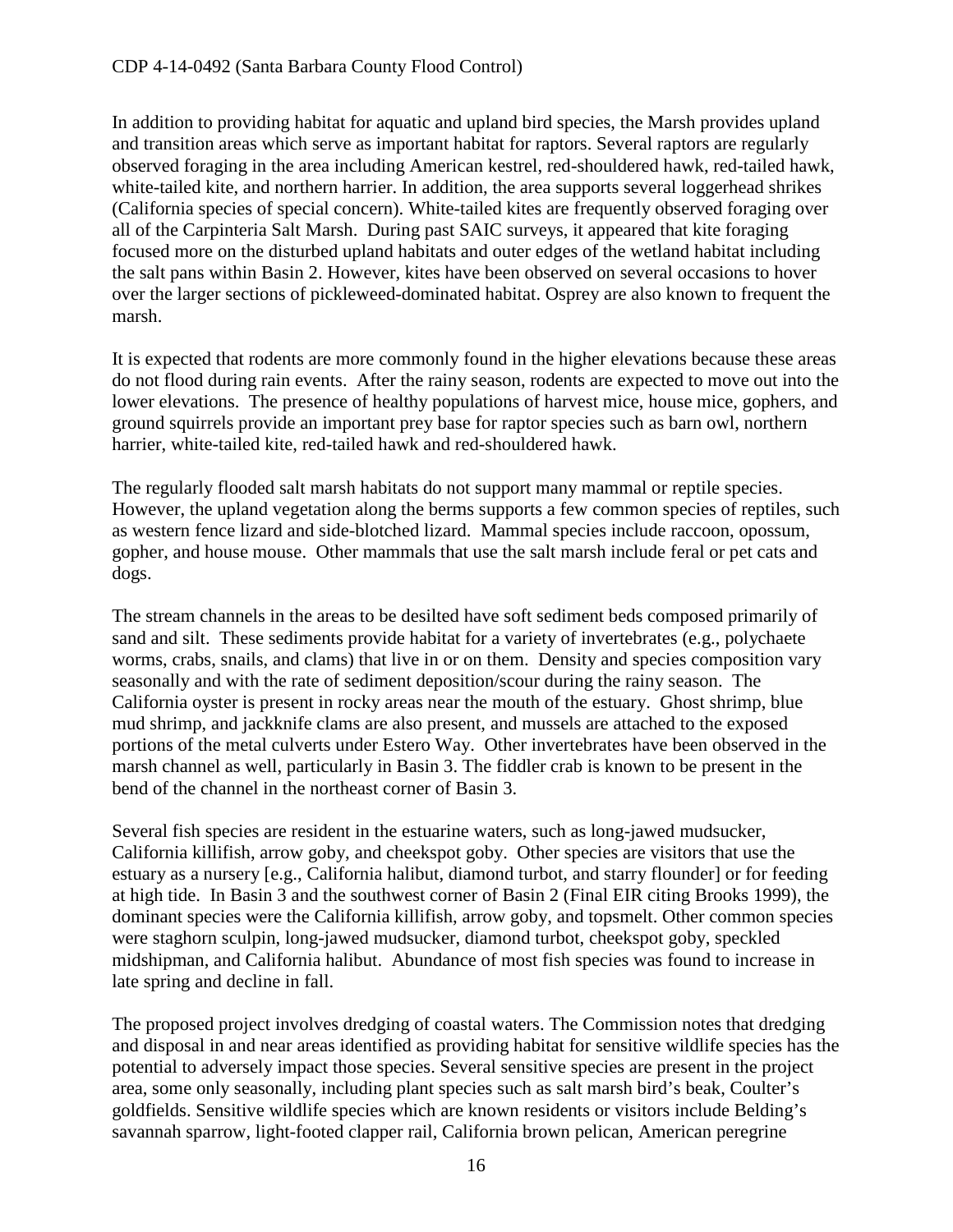falcon, osprey, white-tailed kite, northern harrier, merlin, long-billed curlew, steelhead, and tidewater goby.

Belding's savannah sparrows have been consistently observed at Carpinteria Marsh. Fifty-two territories were recorded throughout the entire marsh in 1991 (USFWS 1991). Most of the breeding pairs were located in Basin 2 of the marsh. These results were comparable to those of 1986 surveys, suggesting a stable population. Holmgren (personal communication, 2002) reports observing at least ninety pairs in 1995, 69 individual adults in 1996, and 98 individual adults in 1997. Several pairs of Belding's savannah sparrows were observed during the SAIC surveys for this species conducted in Basins 1 and 2 during the spring of 2000, but none were observed in South Marsh. Although suitable nesting and foraging habitat is potentially present in the Carpinteria Salt Marsh Nature Park, this species was not observed during the SAIC March 2002 site visit.

Marsh habitat appears to be essential for both nesting and foraging for the light-footed clapper rail. Food items include fish, clams, crabs, snails, insects, and other invertebrates. Clapper rail nesting occurs from mid-March to July with most egg laying occurring from early April to early May.

California brown pelicans are regularly observed along the coastline near the Carpinteria Salt Marsh, and occasionally, low numbers of pelicans can be seen roosting and bathing in the channels within the marsh (SAIC, unpublished field notes). California brown pelicans are expected to be present in the channels adjacent to Basins 1 and 2 on an infrequent basis. Along the Santa Barbara County coast, numbers of California brown pelicans are highest in July and lowest in late winter and early spring (Lehman 1994).

Steelhead historically passed through the estuary to spawn in Santa Monica Creek (Ferren et al. 1997), but flood control modifications (concrete lining on steep slopes) to that creek upstream of the estuary now preclude use by steelhead (SAIC personal observation). Franklin Creek is lined with concrete for over one mile upstream of the marsh (with no steep slopes) and is unlikely to support steelhead in the remainder of the creek. Steelhead could be transitory visitors to the estuary during winter when runoff is sufficient to allow migration into coastal streams. Since access to suitable spawning habitat in Santa Monica Creek is blocked by the concrete channel and Franklin Creek has essentially no suitable spawning and rearing habitat, few if any steelhead are likely to pass through the estuary.

Tidewater gobies were reported in El Estero (Carpinteria Salt Marsh) in 1923 (Swift et al. 1989) and in 1984 (CNDDB 2003); however, surveys of the marsh in 1993-1995 found the species to be absent (Ambrose 1995). Tidewater gobies are known to inhabit Carpinteria Creek, the next drainage to the east, and recolonization of the marsh could occur.

Desilting and dredging construction-related activities, including human presence, lighting, and noise may cause wildlife movement, foraging, and nesting to decline. The ability to forage and obtain food is particularly important during the breeding cycle. To ensure that the impact to breeding birds is minimized, **Special Condition One (1)** prohibits all project construction activity in the project area during the recognized breeding/nesting season, from March 1 to August 31. In addition, to ensure that no breeding activity is present in the vicinity, **Special Condition Four (4)** requires that a survey be conducted for breeding activity no more than three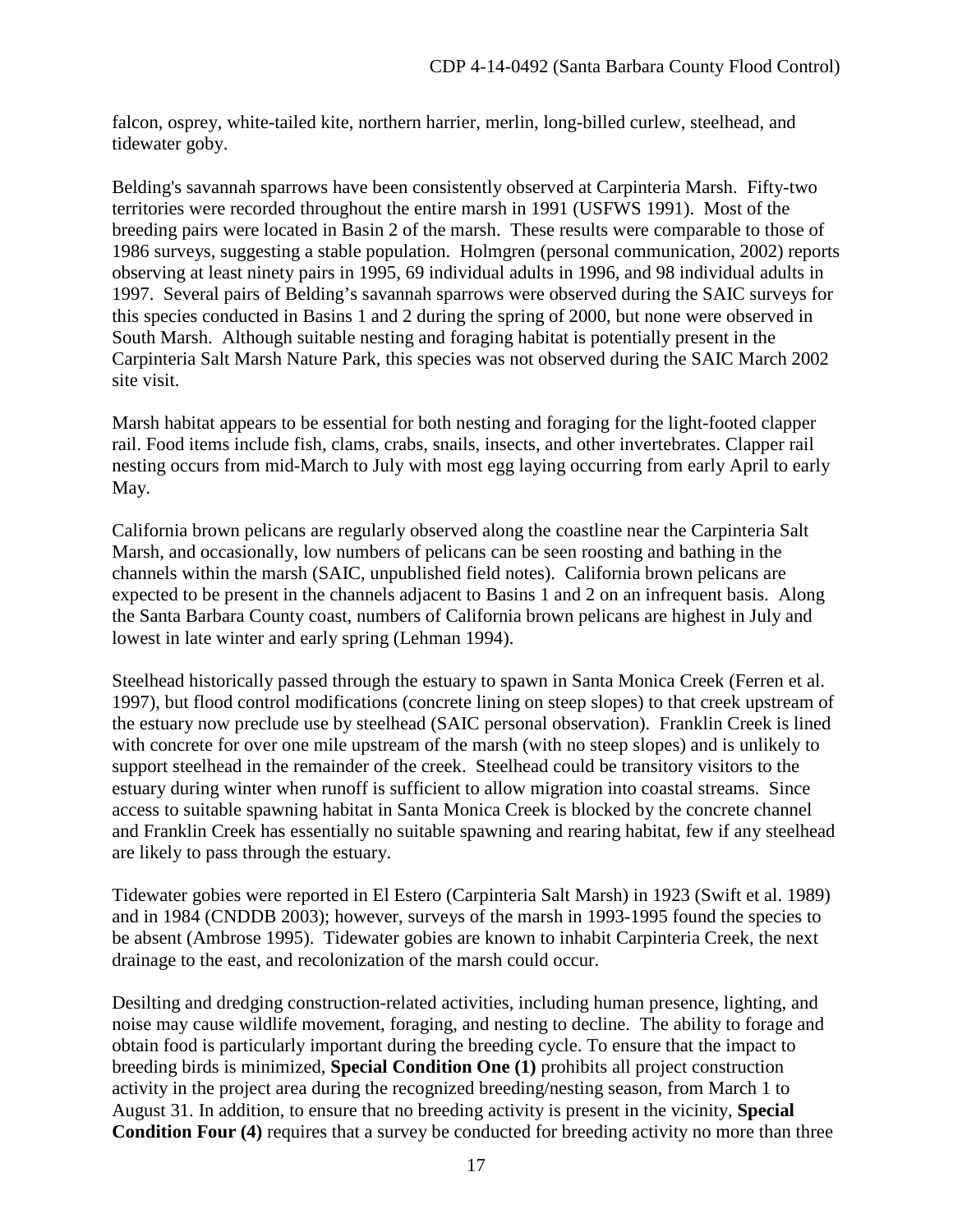days prior to construction and that a biological monitor be present during all dredging/desilting, hauling, and maintenance activities. In the event that any sensitive wildlife species (including but not limited to tidewater goby, Belding's savannah sparrow, California least tern, western snowy plover, light-footed clapper rail) exhibit reproductive or nesting behavior or are within the estimated breeding/reproductive cycle of the subject species, the environmental specialist shall require the applicant to cease work, and shall immediately notify the Executive Director and local resource agencies. Project activities shall resume only upon written approval of the Executive Director.

Additionally, the biological monitor shall have the responsibility and authority to require the applicant to cease work should any breach in the scope of work occur, or if any unforeseen sensitive habitat issues arise. The environmental resource specialist(s) shall immediately notify the Executive Director if activities outside of the scope of Coastal Development Permit 4-14- 0492 occur. If significant impacts or damage occur to sensitive habitats or to wildlife species, the applicant shall be required to submit a revised, or supplemental program to adequately mitigate such impacts. Any native vegetation which is inadvertently destroyed or damaged during implementation of the project shall be replaced in kind at a 3:1 or greater ratio. The revised, or supplemental, program shall be processed as an amendment to this coastal development permit.

Marsh habitat and species may further be impacted by construction-related debris and if construction is not contained within the designated accessways and staging areas. **Special Condition Three (3)** requires the applicant to flag and identify the limits of the construction area in and around the marsh and stream areas. Special Condition Three (3) further outlines the applicant's responsibilities to properly store and dispose of construction materials, debris, or waste to ensure that debris is not dispersed into the surrounding environment. The applicant shall not leave equipment or materials in the project area, including designated staging and/or stockpile areas, except during active project operations consistent with the provisions of this permit and sensitive resource timing constraints.

In addition, the proposed project will involve work within streams and the Marsh mouth that may require additional approvals from the United States Army Corps of Engineers, California State Lands Commission, California Department of Fish and Wildlife, and the Regional Water Quality Control Board. Therefore, **Special Condition Eight (8)** requires the applicant obtain all other necessary State or Federal permits that may be necessary for all aspects of the proposed project.

### <span id="page-17-0"></span>**D. DIKING, FILLING, DREDGING OF COASTAL WATERS**

Section 30233 of the Coastal Act states, in part:

*(a) The diking, filling, or dredging of open coastal waters, wetlands, estuaries, and lakes shall be permitted in accordance with other applicable provisions of this division, where there is no feasible less environmentally damaging alternative, and where feasible mitigation measures have been provided to minimize adverse environmental effects, and shall be limited to the following:* 

*(l) New or expanded port, energy, and coastal-dependent industrial facilities, including commercial fishing facilities.*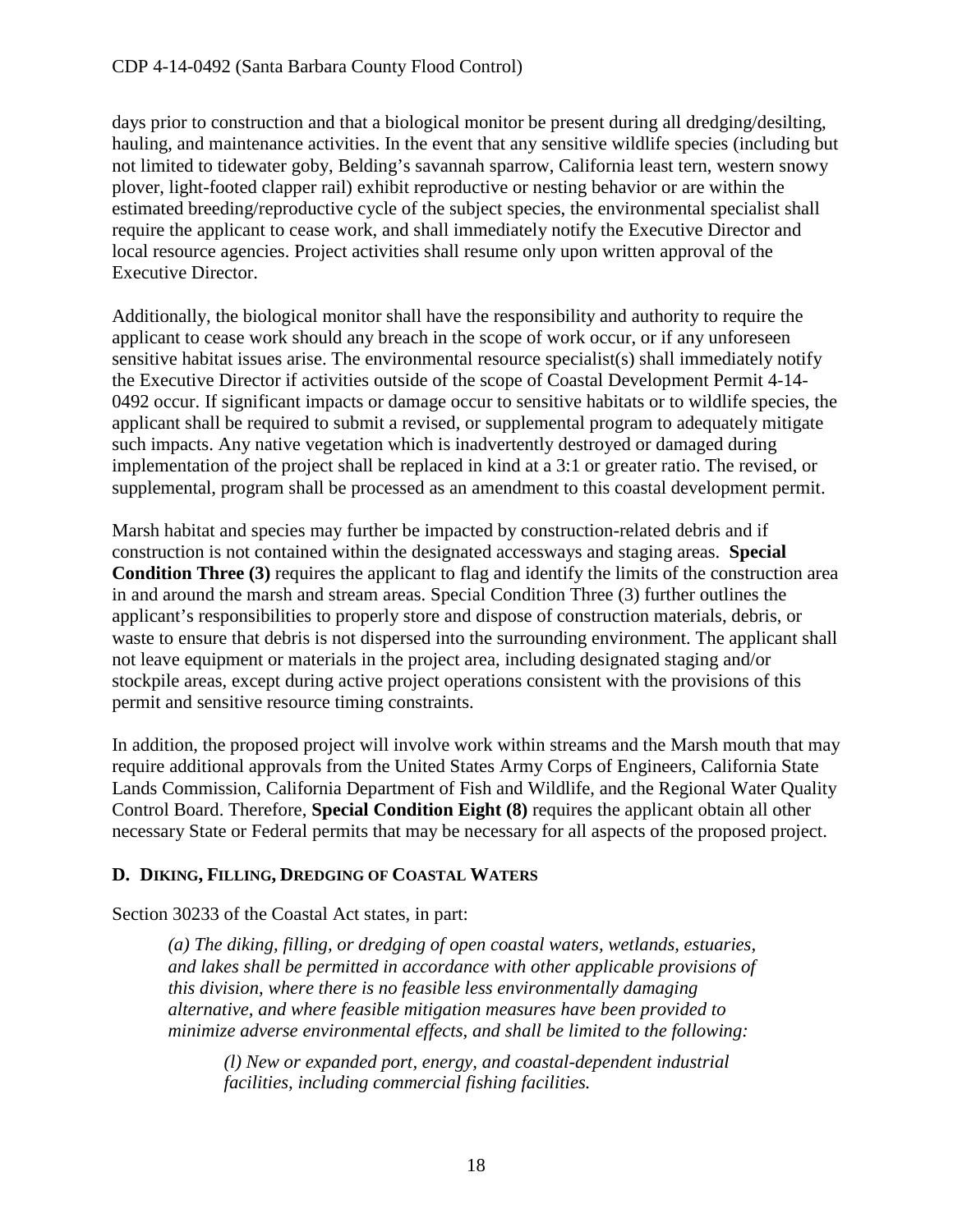*(2) Maintaining existing, or restoring previously dredged, depths in existing navigational channels, turning basins, vessel berthing and mooring areas, and boat launching ramps.* 

*(3) In wetland areas only, entrance channels for new or expanded boating facilities; and in a degraded wetland, identified by the Department of Fish and Game pursuant to subdivision (b) of Section 30411, for boating facilities if, in conjunction with such boating facilities, a substantial portion of the degraded wetland is restored and maintained as a biologically productive wetland. The size of the wetland area used for boating facilities, including berthing space, turning basins, necessary navigation channels, and any necessary support service facilities, shall not exceed 25 percent of the degraded wetland.* 

*(4) In open coastal waters, other than wetlands, including streams, estuaries, and lakes, new or expanded boating facilities and the placement of structural pilings for public recreational piers that provide public access and recreational opportunities.* 

*(5) Incidental public service purposes, including but not limited to, burying cables and pipes or inspection of piers and maintenance of existing intake and outfall lines.* 

*(6) Mineral extraction, including sand for restoring beaches, except in environmentally sensitive areas.*

*(7) Restoration purposes.* 

 *(8) Nature study, aquaculture, or similar resource dependent activities.* 

*(b) Dredging and spoils disposal shall be planned and carried out to avoid significant disruption to marine and wildlife habitats and water circulation. Dredge spoils suitable for beach replenishment should be transported for such purposes to appropriate beaches or into suitable longshore current systems.* 

*(c) In addition to the other provisions of this section, diking, filling, or dredging in existing estuaries and wetlands shall maintain or enhance the functional capacity of the wetland or estuary. Any alteration of coastal wetlands identified by the Department of Fish and Game, including, but not limited to, the l9 coastal wetlands identified in its report entitled, "Acquisition Priorities for the Coastal Wetlands of California", shall be limited to very minor incidental public facilities, restorative measures, nature study, commercial fishing facilities in Bodega Bay, and development in already developed parts of south San Diego Bay, if otherwise in accordance with this division.* 

*(d) Erosion control and flood control facilities constructed on water courses can impede the movement of sediment and nutrients which would otherwise be carried by storm runoff into coastal waters. To facilitate the continued delivery of these sediments to the littoral zone, whenever feasible, the material removed from these facilities may be placed at appropriate points on the shoreline in accordance with other applicable provisions of this division, where feasible mitigation measures have been provided to minimize adverse environmental effects. Aspects that shall be considered before issuing a coastal development permit for such purposes are*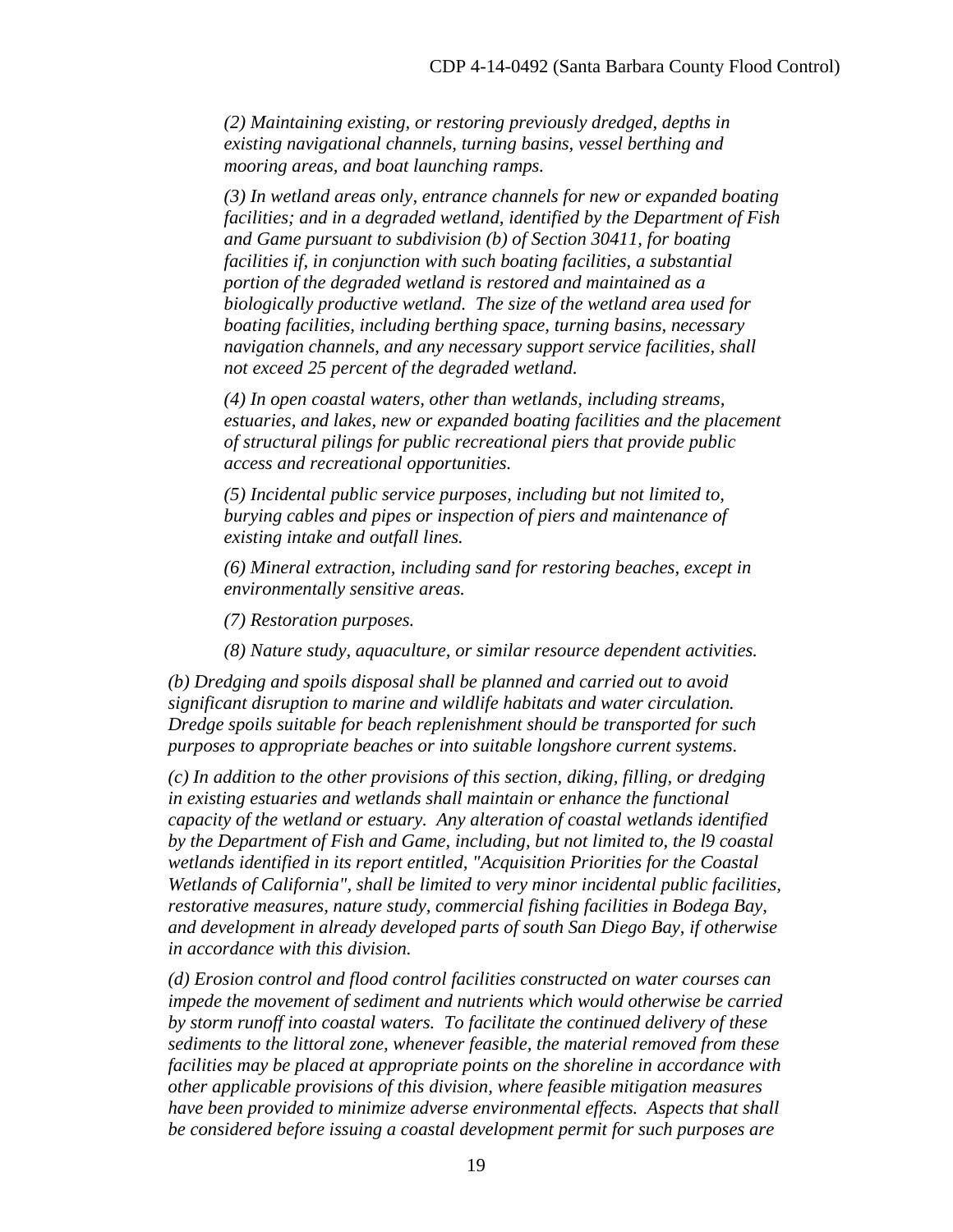*the method of placement, time of year of placement, and sensitivity of the placement area.* 

## Section 30236 of the Coastal Act states:

*Channelizations, dams, or other substantial alterations of rivers and streams shall incorporate the best mitigation measures feasible, and be limited to (l) necessary water supply projects, (2) flood control projects where no other method for protecting existing structures in the floodplain is feasible and where such protection is necessary for public safety or to protect existing development, or (3) developments where the primary function is the improvement of fish and wildlife habitat.* 

Section 30233 of the Coastal Act states that diking, filling, and dredging of coastal waters may be permitted for coastal-dependent industries, and for maintaining or restoring previously dredged depths where there is no feasible less environmentally damaging alternative, and where feasible mitigation measures have been provided to minimize adverse environmental effects. Section 30233 of the Coastal Act also mandates that dredging and disposal operations shall be carried-out to avoid disruption of marine and wildlife habitats, and that suitable dredge sediments shall be deposited for beach replenishment.

Section 30233(a) of the Coastal Act imposes a three-part test on dredging and filling projects (1) the allowable use test; (2) an alternatives test; and (3) a mitigation test. Section 30236 allows for alterations to streambeds when required for flood control projects where no other less damaging alternative is feasible and when necessary to protect public safety or existing development.

The flood control activities include dredging of two creeks in the Carpinteria Salt Marsh, Franklin and Santa Monica Creeks. These activities constitute stream alteration for flood control purposes, and therefore are authorized under Section 30236 of the Coastal Act. The authorization for flood control activities under Section 30236 governs this component of the project, rather than the provisions of Section 30233(a) regarding allowable purposes for diking, filling or dredging of open coastal waters, wetlands, estuaries and lakes.

The project also includes opening of the marsh mouth to facilitate habitat restoration and flood control in the marsh. Dredging associated with the salt marsh mouth is authorized under Section 30233(a)(7) of the Coastal Act. According to the 2003 Final EIR, opening the marsh mouth is necessary to increase tidal inundation and increase the tidal prism. Further, opening the mouth would allow sediment transport to the ocean and decrease potential for sediment loading within the marsh.

In 2013, Emergency Coastal Development Permit G-4-13-0203 was issued to the University of California's Carpinteria Salt Marsh Reserve for the one-time opening of the Carpinteria Marsh mouth in order to restore water quality and oxygenation levels to prevent fish kill. Dr. Andrew Brooks, Director of the University of California's Carpinteria Salt Marsh Reserve, provided an analysis of the potential for fish kill due to decreased oxygen levels and related eutrophication and the need for opening of the slough mouth. The analysis found that the Carpinteria Salt Marsh has previously experienced periods of severely degraded water quality associated with the closure of the mouth of the estuary. Excessive nutrient loading via Franklin and Santa Monica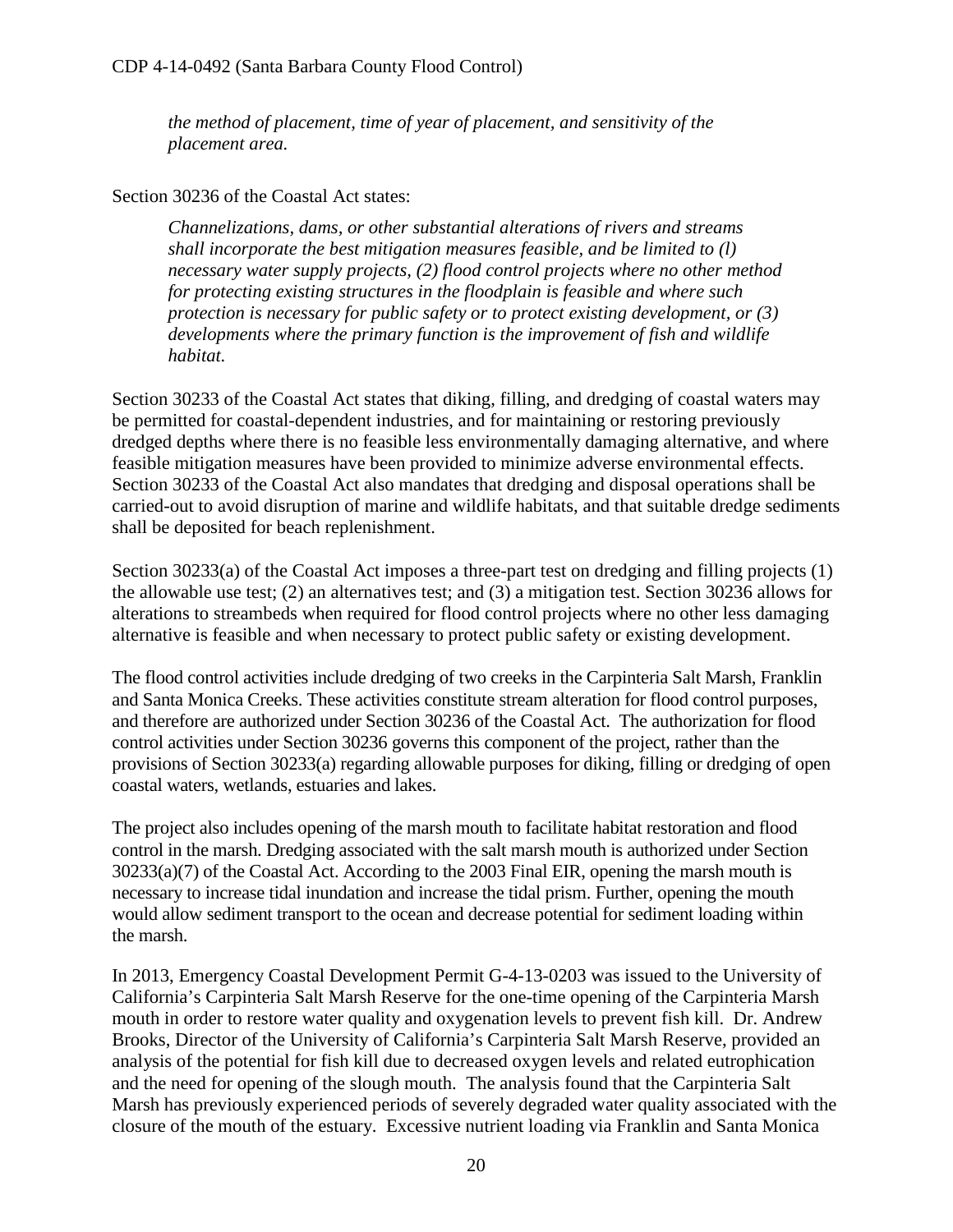creeks has resulted in increased abundances of marine macroalgae, especially the green alga *Enteromorpha intestinalis*. This condition of hyper-abundant algal populations has significantly impaired levels of dissolved oxygen throughout the marsh. Measured levels of dissolved oxygen have been below 1.0 part per million since the bar began restricting tidal flushing of the marsh on or about April 19, 2013. Previous data obtained from Dr. Mark Page of the University of California, Santa Barbara indicates that measures of dissolved oxygen within the waters of the Carpinteria Salt Marsh has been as low as approximately 0.2 parts per million. This is significantly below the 3.0 parts per thousand level that is used to categorize a water body as hypoxic. Additionally, salinity levels within the marsh have previously fallen to values approaching 29 parts per thousand adding an additional source of physiological stress to the marine organisms inhabiting the Carpinteria Salt Marsh. As a result, environmental conditions within the marsh are favorable for the potential occurrence of a large fish kill that would primarily of fishes that are intolerant of low oxygen conditions such as topsmelt (Atherinops affinis), jacksmelt (*Atherinopsis californiensis*) and certain benthic species such as the California halibut (*Paralichthys californicus*). Also likely are increased mortalities of large macroinvertebrates and benthic infaunal species such as amphipods, benthic copepods and polychaetes.

In order to address the issue of potential fish kills due to low oxygen levels and eutrophication, the applicant has requested authorization to open the slough mouth on as-needed basis for a period of five years. However, although mouth opening events may be necessary to improve oxygen levels in the estuary, such breaching events may also result in potential impacts to fish species such as small estuarine fish such as gobies being entrained in the flow going out when the actual breach occurs.In order to ensure that potential adverse impacts to marine species are minimized and that such breaching shall occur only when needed to avoid an imminent fish kill event, **Special Condition Ten (10) requires** the applicant to submit to the Executive Director for review and written approval, a plan for periodic opening of the Carpinteria Salt Marsh that establishes the water quality, oxygenation levels, and any other criteria that would trigger the necessity for slough mouth opening in order to prevent fish kill events. The marsh mouth opening plan must also include all appropriate biological resource avoidance procedures and mitigation measures, require the applicant to submit an annual post-action assessment describing any slough opening activities that have occurred, indicating the event's conformance with all marsh mouth opening criteria and whether any sensitive species were observed and any measures taken to avoid or mitigate disturbance. In addition, Special Condition Ten (10) also requires that any marsh mouth opening events shall occur in consultation with the California Department of Fish and Wildlife and the U.S. Fish and Wildlife Service, and all other applicable state and federal resource agencies.

No wetlands are proposed to be impacted. The flood control plans show the alignment of the access and stockpile road area for Franklin Creek and Santa Monica Creek outside of wetland areas. **Special Condition Six (6)** requires wetland protections measures, before the start of any dredging and desilting operations in Franklin Creek and Santa Monica Creek. Specifically, silt fencing will be placed along the access roads adjacent to wetland areas to assure that dredged material and sediment will not enter the adjacent wetlands. Special Condition 6 requires that silt fencing be removed when the access road is no longer necessary for that particular dredging/desilting event. Additionally, Special Condition 6 requires that no dredging spoils or sediment shall be placed within any wetlands. Further, to assure the proper disposal location of all sediment materials and to assure that they will not be disposed of on-site, **Special Condition**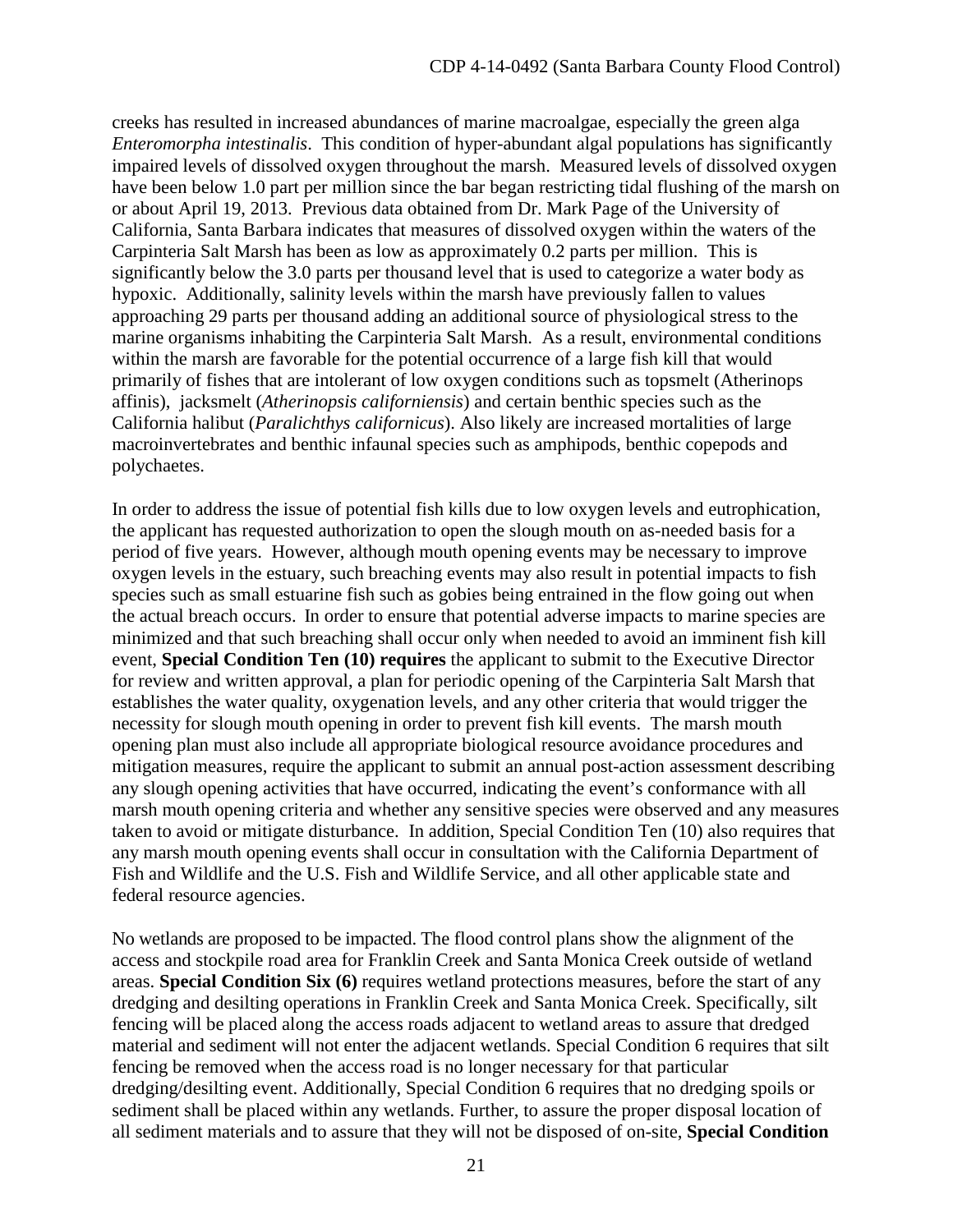**Three (3)** requires the applicant to provide evidence of the final disposal location of all sediment materials within 7 days of proposed disposal. Thus, the project, as conditioned, will avoid impacts to wetlands.

Therefore, the Commission finds that the proposed project, as conditioned, is consistent with Sections 30233 and 30236 of the Coastal Act.

# <span id="page-21-0"></span>**E. HAZARDS**

Section 30253 of the Coastal Act states, in part, that new development shall:

*(1) Minimize risks to life and property in areas of high geologic, flood, and fire hazard.* 

*(2) Assure stability and structural integrity, and neither create nor contribute significantly to erosion, geologic instability, or destruction of the site or surrounding area or in any way require the construction of protective devices that would substantially alter natural landforms along bluffs and cliffs.* 

Section 30253 of the Coastal Act mandates that new development provide for geologic stability and integrity and minimize risks to life and property. Carpinteria Marsh is generally a coastal floodplain, located at the base of coastal streams derived from the nearby Santa Ynez Mountains. Marsh and upland areas lie adjacent to channels. The marsh is an approximately level floodplain incised by tidal channels. The marsh is filled with sediments from the upland watershed and from the ocean.

The proposed flood control activities in the marsh are intended to increase flood flow for Franklin and Santa Monica Creeks above and through the marsh, as well as provide sediment management. Without the project, sediments would be deposited in the marsh and the lined sections of the creeks above the marsh, increasing the flood hazard in large areas of residential and commercial development in the City of Carpinteria. The purpose of the proposed desiltation program is to maintain the floodwater carrying capacity in Franklin and Santa Monica Creeks to reduce the likelihood of flood damage to adjacent residential areas.

Sediment will have to be disposed of after each dredging event, up to 20,000 cu. yds. of sediment from Franklin Creek and up to 20,000 cu. yds. of sediment from Santa Monica Creek. The applicant has stated that the excess excavated material and debris shall be removed to a suitable disposal site, and such site(s) have not been determined. Staff notes that a suitable site is one that has all the necessary federal, state, and local approvals to receive such material. To ensure that this is fully implemented and properly disposed, **Special Condition Three (3)** requires that prior to disposal of excess excavated material, the applicant shall provide evidence to the Executive Director of the location and method of disposal to an approved disposal location either outside the coastal zone or to a site within the coastal zone permitted to receive such fill.

Dredging activities are expected to result in the removal of no more than 40,000 cu. yds. of material in any one year. The desilting/dredging activities will occur by use of a crane rigged with a dragline that is operated from the adjacent stream bank. All dredged material will be stockpiled in designated areas adjacent to the creek where it is allowed to dewater. The sediment will be allowed to dewater for several weeks until it is hauled to a suitable disposal site. The County estimates desilting is typically necessary in the project reach every three to five years.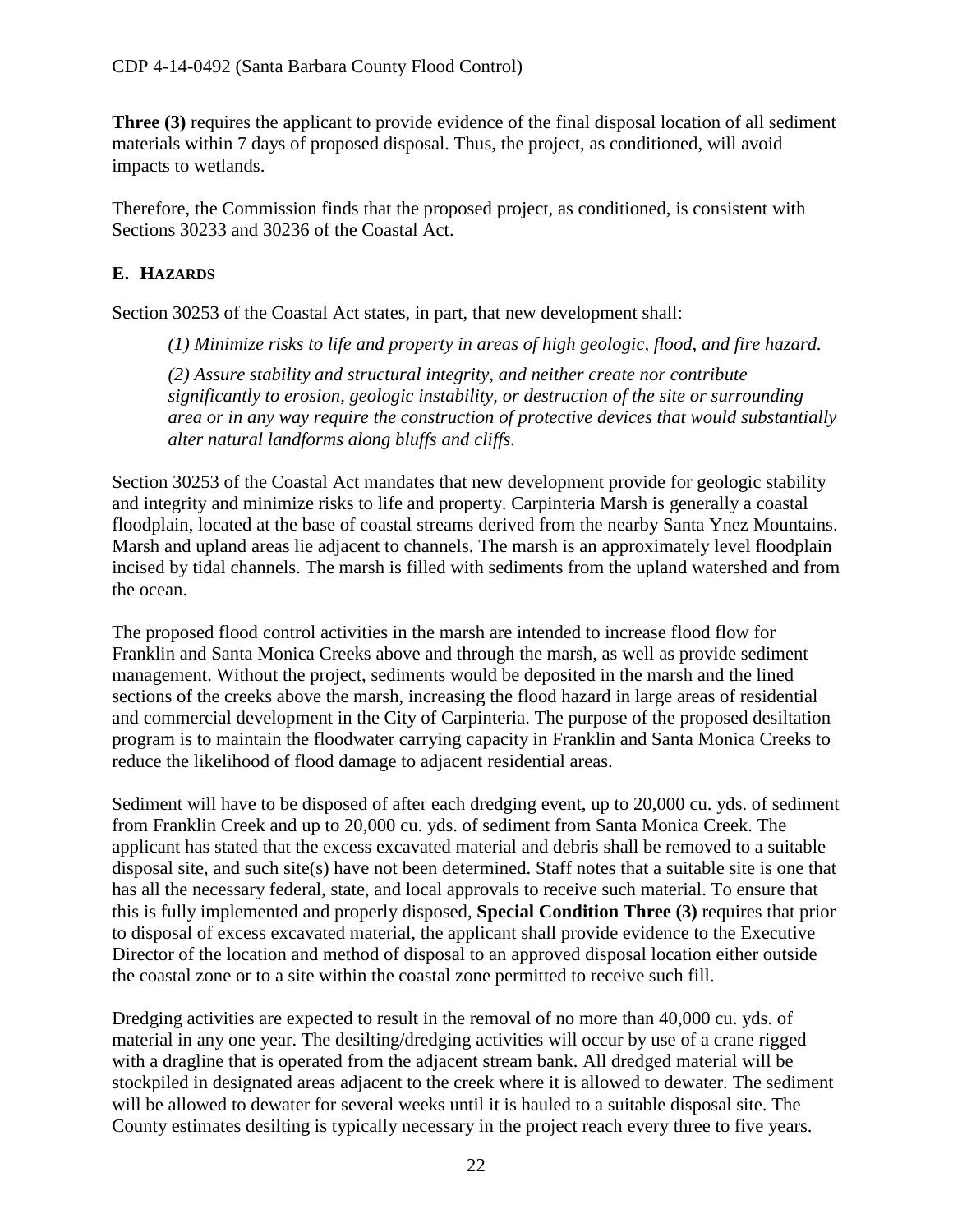However, the proposed desilting would occur on as-needed basis because high sediment laden flows can result in sedimentation that requires desilting. The applicant is requesting five years of desilting on an as-needed basis.

As stated above, all dredged material will be stockpiled in designated areas adjacent to the creek for dewatering. However, the Commission notes that excavated materials that are placed in stockpiles are subject to increased erosion and potential adverse effects to adjacent streams and wetland areas from resedimentation and increased turbidity. The Commission also notes that additional landform alteration would result if the excavated material were to be retained on site. Therefore, in order to ensure that dredged material will not be permanently stockpiled on site and that erosion and resedimentation of the streams on site are minimized during any temporary stockpiling activities, **Special Condition Five (5)** requires that temporary erosion control measures (such as sand bag barriers, silt fencing; swales, etc.) shall be implemented in the event that temporary stockpiling of material is required. These temporary erosion control measures shall be monitored and maintained until all stockpiled fill has been removed from the project site. Specifically, Special Condition Five (5) requires the applicant to comply with the submitted erosion control plans, which delineate all areas to be disturbed by grading or construction with all natural areas flagged or fenced. If project activities take place during the rainy season the applicant proposes to install and monitor temporary erosion control measures. The applicant shall undertake development to minimize the area of bare soil exposed at any one time and clear only the areas essential for construction. Further, **Special Condition Three (3)** prohibits permanent stockpiling of material on site and requires the applicant to provide evidence of the final disposal location to the Executive Director within 7 days of proposed disposal.

The applicant estimates that desilting activities are only necessary every three to five years, or potentially during severe flood seasons. To allow further evaluation of the adequacy of the flood control activities and allow controlled evaluation of the success of the implementation of the mitigation measures, the Commission finds it necessary to restrict the subject permit to five years of desiltation activities from the date of Commission action, as described under **Special Condition Two (2)**.

Additionally, given the nature and location of the proposed project in a marsh and along streams, the proposed development will be subject to hazards, particularly flooding and debris flows. The Coastal Act recognizes that certain types of development, such as the proposed project, may involve the taking of some risk. Coastal Act policies require the Commission to establish the appropriate degree of risk acceptable for the proposed development and to determine who should assume the risk. When development in areas of identified hazards is proposed, the Commission considers the hazard associated with the project site and the potential cost to the public, as well as the individual's right to use his property. As such, the Commission finds that due to the unforeseen possibility of erosion and flooding, the applicant shall assume these risks as a condition of approval. Therefore, **Special Condition Nine (9)** requires the applicant to waive any claim of liability against the Commission for damage to life or property which may occur as a result of the permitted development. The applicant's assumption of risk, will show that the applicant is aware of and appreciates the nature of the hazards which exist on the site, and which may adversely affect the stability or safety of the proposed development.

Therefore, the Commission finds that the proposed project, as conditioned, is consistent with Coastal Act Section 30253.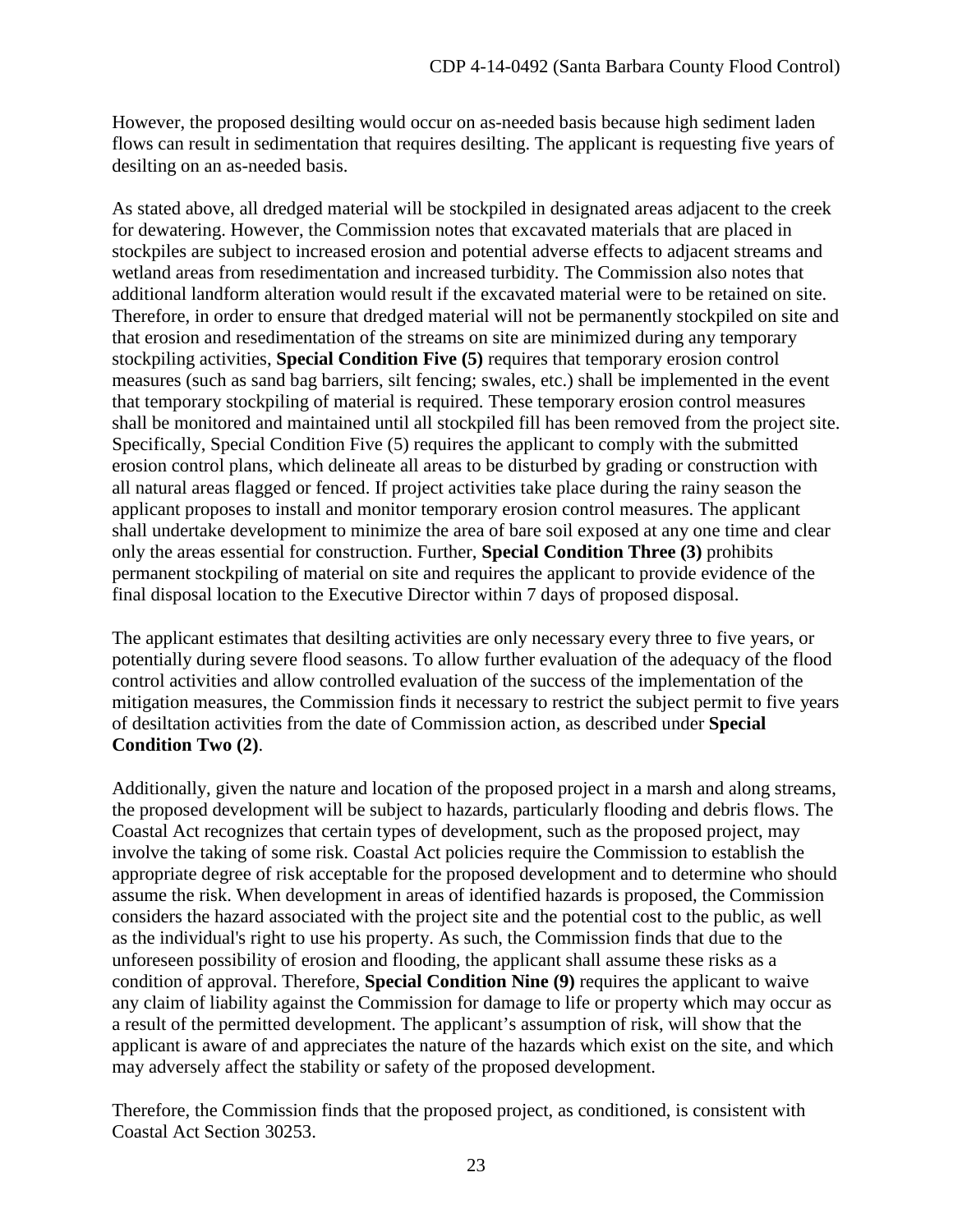#### <span id="page-23-0"></span>**F. PUBLIC ACCESS AND VISUAL RESOURCES**

Coastal Act Sections 30210 states:

*In carrying out the requirement of Section 4 of Article X of the California Constitution, maximum access, which shall be conspicuously posted, and recreational opportunities shall be provided for all the people consistent with public safety needs an d the need to protect public rights, rights of private property owners, and natural resource areas from overuse.* 

Section 30211 of the Coastal Act states:

*Development shall not interfere with the public's right of access to the sea where acquired through use or legislative authorization, including, but not limited to, the use of dry sand and rocky coastal beaches to the first line of terrestrial vegetation.* 

Section 30212 (a) of the Coastal Act states:

*Public access from the nearest public roadway to the shoreline and along the coast shall be provided in new development projects….* 

Section 30213 of the Coastal Act states:

*Lower cost visitor and recreational facilities shall be protected, encouraged, and, where feasible, provided. Developments providing public recreational opportunities are preferred.*

Section 30214 (a) of the Coastal Act states:

*The public access policies of this article shall be implemented in a manner that takes into account the need to regulate the time, place, and manner of public access depending on the facts and circumstances in each case….* 

Section 30221 of the Coastal Act states:

*Oceanfront land suitable for recreational use shall be protected for recreational use and development unless present and foreseeable future demand for public or commercial recreational activities that could be accommodated on the property is already adequately provided for in the area.* 

Likewise, Coastal Act Section 30240 (b) also requires that development not interfere with recreational areas and states:

*(b) Development in areas adjacent to environmentally sensitive habitat areas and parks and recreation areas shall be sited and designed to prevent impacts which would significantly degrade those areas, and shall be compatible with the continuance of those habitat and recreation areas.*

In addition, Section 30251 of the Coastal Act states that:

*The scenic and visual qualities of coastal areas shall be considered and protected as a resource of public importance. Permitted development shall be sited and designed to protect views to and along the ocean and scenic coastal areas, to minimize the alteration of natural land forms, to be visually compatible with the character of surrounding areas, and, where feasible, to restore and enhance*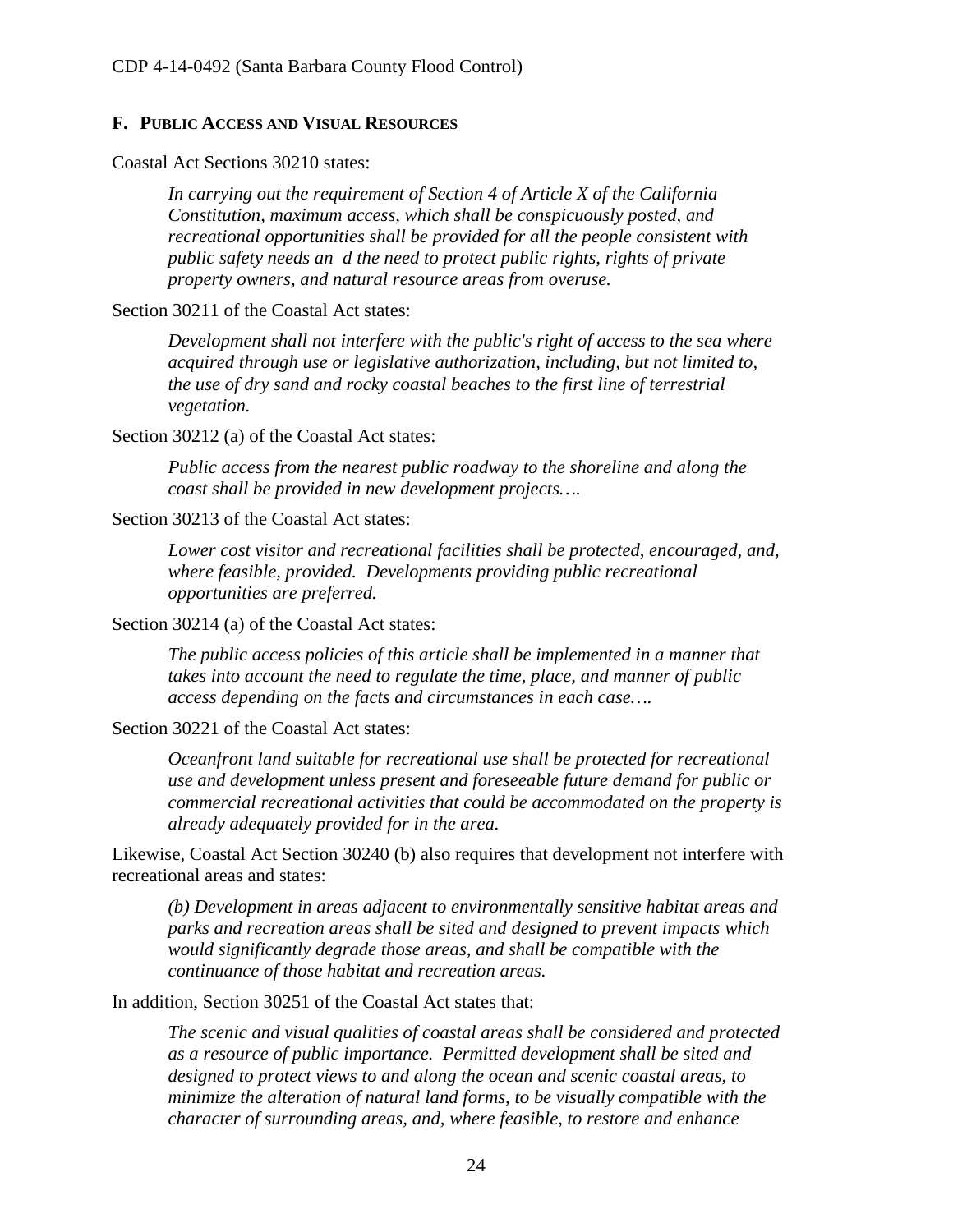*visual quality in visually degraded areas. New development in highly scenic areas such as those designated in the California Coastline Preservation and Recreation Plan prepared by the Department of Parks and Recreation and by local government shall be subordinated to the character of its setting.* 

Coastal Act Sections 30210, 30211, and 30212 mandate that maximum public access and recreational opportunities be provided to allow use of dry sand and rocky coastal beaches and that development not interfere with the public's right to access the sea, consistent with the need to protect public safety, private property and natural resources. In addition, Coastal Act Section 30251 requires that visual qualities of coastal areas shall be considered and protected, landform alteration shall be minimized, and where feasible, degraded areas shall be enhanced and restored.

Carpinteria Salt Marsh is one of only a few coastal estuaries of substantial size left in Santa Barbara County, and it is considered a visually sensitive resource. Most of the 230-acre Marsh has a natural appearance, although some obvious modifications have occurred, including two roads, build-out of residential development and associated coastal armoring of both the upcoast and downcoast sandspits, berms and flood control access roads and staging areas.

The Marsh is largely surrounded by development, although the recently completed Nature Park lies just east of Franklin Creek and includes approximately 14 acres of salt marsh and upland habitats, along with trails, a small amphitheater, low walls and benches, and interpretive signs. The trails are located on the eastern and northern upland areas of the park and are open to the general public. A mobile home park adjoins the Nature Park on the north. U.S. Highway 101 and Union Pacific Railroad tracks lie to the north of the Marsh, as do condominiums, commercial development, and Aliso School. Residential developments present south of the Marsh. Commercial and residential development near Santa Claus Lane border the Marsh on the west.

The Marsh is visible from several public vantage points, including U.S. Highway 101, the UPRR tracks, and the Nature Park. From northbound U.S. Highway 101, the Marsh, primarily the westerly portion of Basin 3, is visible for about 10 seconds. From the southbound lanes, this area is visible for about 8 seconds. The remainder of the Marsh is either largely or completely hidden from the highway by vegetation growing along the edge of the Marsh or buildings. U.S. Highway 101 is not currently designated as a scenic highway, although the California Streets and Highways Code identifies it as eligible for such a designation (City of Carpinteria 2003). There are no other designated scenic highways in Carpinteria. The Marsh is more highly visible to passengers on trains since the tracks border the Marsh and seats are elevated. Views of the Marsh are available from the Nature Park, although the lower areas of the Marsh (within the three basins) are largely obscured by the existing berms and Sandyland Cove Road and intervening vegetation. The Marsh is not visible from the Santa Claus Lane due to screening vegetation. Only very limited and sporadic views are possible from Carpinteria Avenue due to the buildings lining the south side of the street.

The proposed desilting operations may temporarily impact public views. The project includes asneed desilting of Franklin and Santa Monica Creeks. Temporary stockpiles would be expected to remain on site for a few months until all material has been adequately dewatered and removed to a suitable disposal site. Stockpiled materials, which would be visible from public viewing areas including the Nature Park adjacent to the site, would result in some unavoidable temporary adverse impacts to public views. The Commission notes that excavated materials that are placed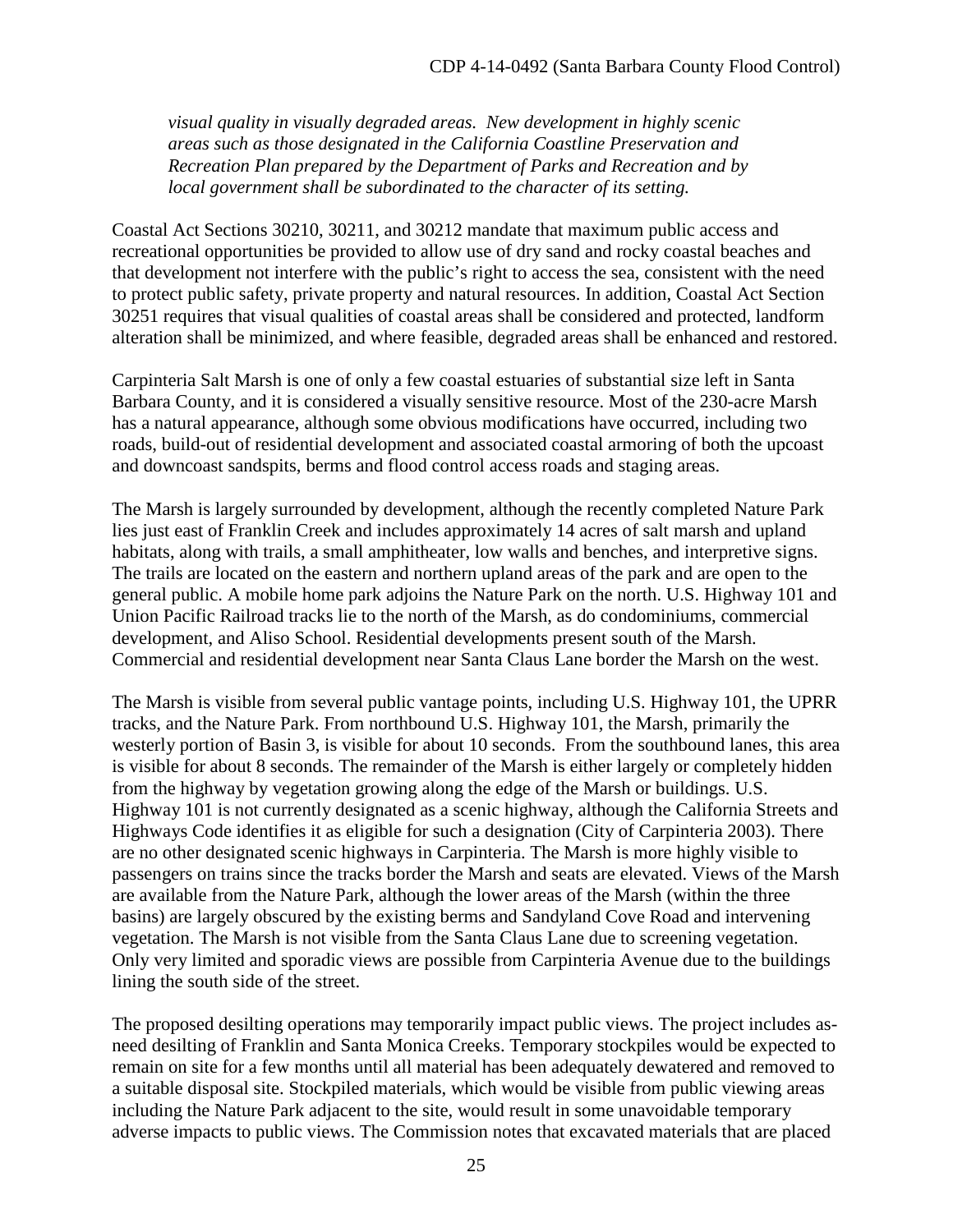in stockpiles are subject to increased erosion and that additional landform alteration would result if the excavated material were to be permanently retained on site. The resulting landform alteration and increased erosion on site would adversely impact public views from then Nature Park. Therefore, in order to ensure that the adverse impacts to public views are minimized **Special Condition Three (3)** requires that stockpile sites be temporary, and only as long as necessary for the dewatering process to be complete. The stockpile material shall be removed to an appropriate approved disposal location either outside the coastal zone or to a site within the coastal zone permitted to receive such fill.

Presently, public access to the Marsh is restricted. No public access is available from Estero Way, and Sandyland Cove Road is private and only provides access to the residences along Del Mar Avenue. However, there is public access in the Nature Park immediately adjacent to east Carpinteria Marsh.

Public access over the pedestrian footbridge crossing Franklin Creek from the Nature Park, may be temporarily restricted during active project operations. The footbridge, constructed pursuant to CDP 4-03-060, connects the trail system with existing pathways in the Nature Park. As such, the Commission finds that adequate noticing of the restricted area is essential to inform the public of the restrictions and ensure public safety while these temporary activities occur. Therefore, in order to ensure that the public has notice about possible access restrictions around Franklin Creek and Santa Monica Creek during dredging operations, **Special Condition Seven (7)** requires that the applicant post temporary signs to notify the public that access to the area will be limited during dredging operations and stating the approximate dates that dredging will occur.

Therefore, the Commission finds that the proposed project, as conditioned, is consistent with Sections 30210, 30211, and 30251 of the Coastal Act.

# <span id="page-25-0"></span>**G. CALIFORNIA ENVIRONMENTAL QUALITY ACT**

Section 13096(a) of the Commission's administrative regulations requires Commission approval of a Coastal Development Permit application to be supported by a finding showing the application, as conditioned by any conditions of approval, to be consistent with any applicable requirements of the California Environmental Quality Act (CEQA). Section 21080.5(d)(2)(A) of CEQA prohibits a proposed development from being approved if there are feasible alternatives or feasible mitigation measures available which would substantially lessen any significant adverse effect that the activity may have on the environment.

The Commission incorporates its findings on Coastal Act consistency at this point as if set forth in full. These findings address and respond to all public comments regarding potential significant adverse environmental effects of the project that were received prior to preparation of the staff report. As discussed in detail above, the proposed project, as conditioned, is consistent with the policies of the Coastal Act. Feasible mitigation measures which will minimize all adverse environmental impacts have been required as special conditions. As conditioned, there are no feasible alternatives or feasible mitigation measures available, beyond those required, which would substantially lessen any significant adverse impact that the activity may have on the environment. Therefore, the Commission finds that the proposed project, as conditioned to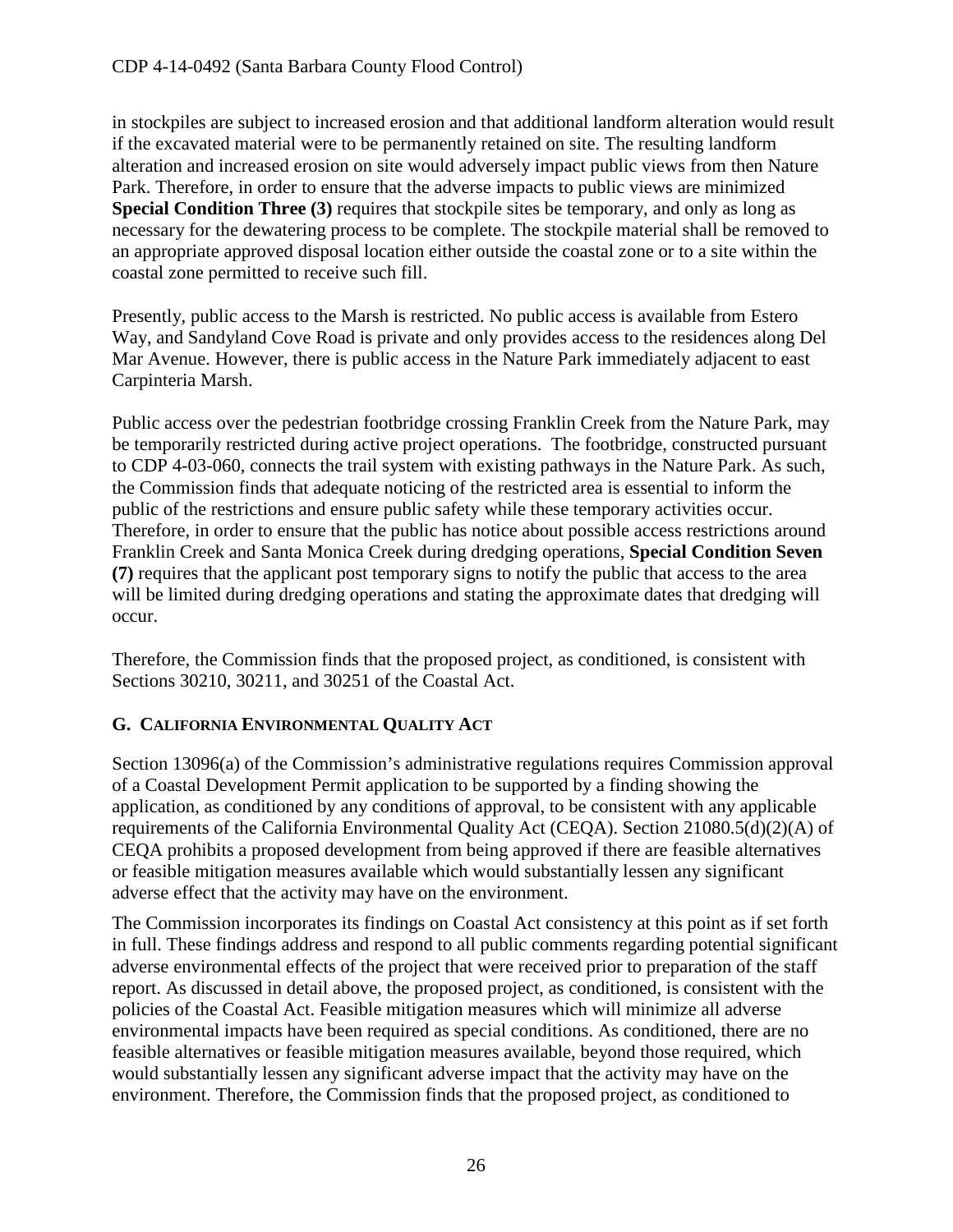mitigate the identified impacts, can be found to be consistent with the requirements of the Coastal Act to conform to CEQA.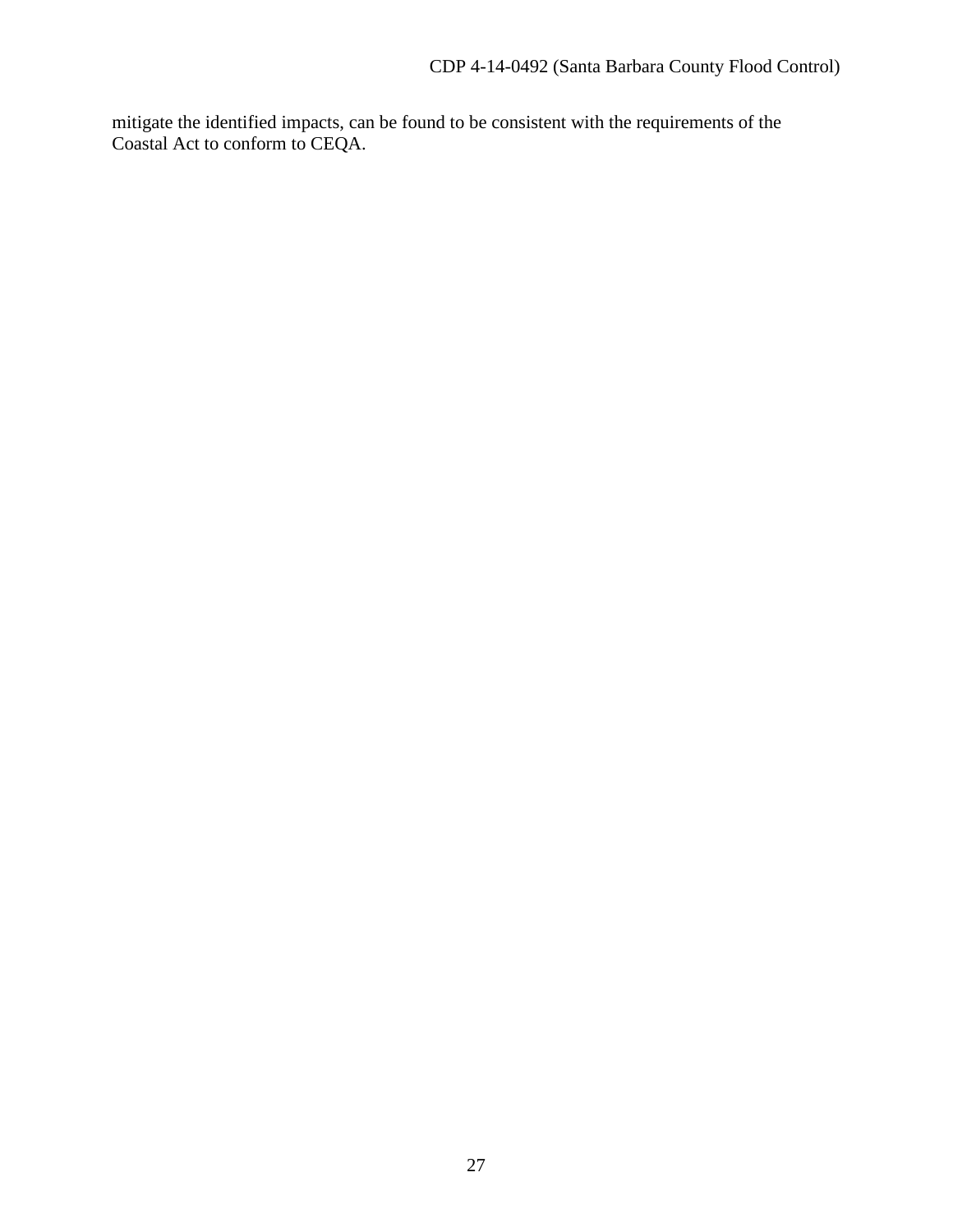# **APPENDIX 1**

# **Substantive File Documents**

Carpinteria Salt Marsh Enhancement Plan, Final EIR (Santa Barbara County, June 2003); Final Report, Carpinteria Salt Marsh Enhancement Plan for Basin 1 and the South Marsh (Moffatt & Nichol Engineers & SAIC, June 2004); Carpinteria Marsh Flood Control Improvements and Marsh Enhancement Project Preconstruction Survey Report (SAIC, August 2004); Carpinteria Salt Marsh Enhancement Plan Project, Santa Barbara County (January 3, 2006); Carpinteria Salt Marsh Wetland Enhancement Project Biological Monitoring Report (Bowland & Assoc., January 2008); Carpinteria Salt Marsh Management Program Biological Report (Andrew Raaf, October 2014) Carpinteria Salt Marsh Mouth, Report of Sediment Sampling and Testing (MNS Engineers, Inc., August 2004); Pre-Construction Tidewater Goby Surveys in Carpinteria Salt Marsh for Proposed Santa Barbara County Flood Control Maintenance Projects (Entrix, Inc. November 2008); Carpinteria Salt Marsh Wetland Enhancement Project Second Annual Biological Monitoring Report (Bowland & Assoc., February 2009); Franklin Creek Dredging and Disposal Operations Plan (SB. Co. Flood Control District, 2005); Franklin Creek Desilting Sampling & Analysis Plan (SB Co. Flood Control District, 2005); Franklin Creek Debris Management Plan (SB Co. Flood Control District, 2005); Franklin Creek Sediment Sampling and Testing Results (MNS Engineers, Inc., November 2005); Franklin Creek Post-Dredging Annual Report (SB Co. Flood Control District, 2005)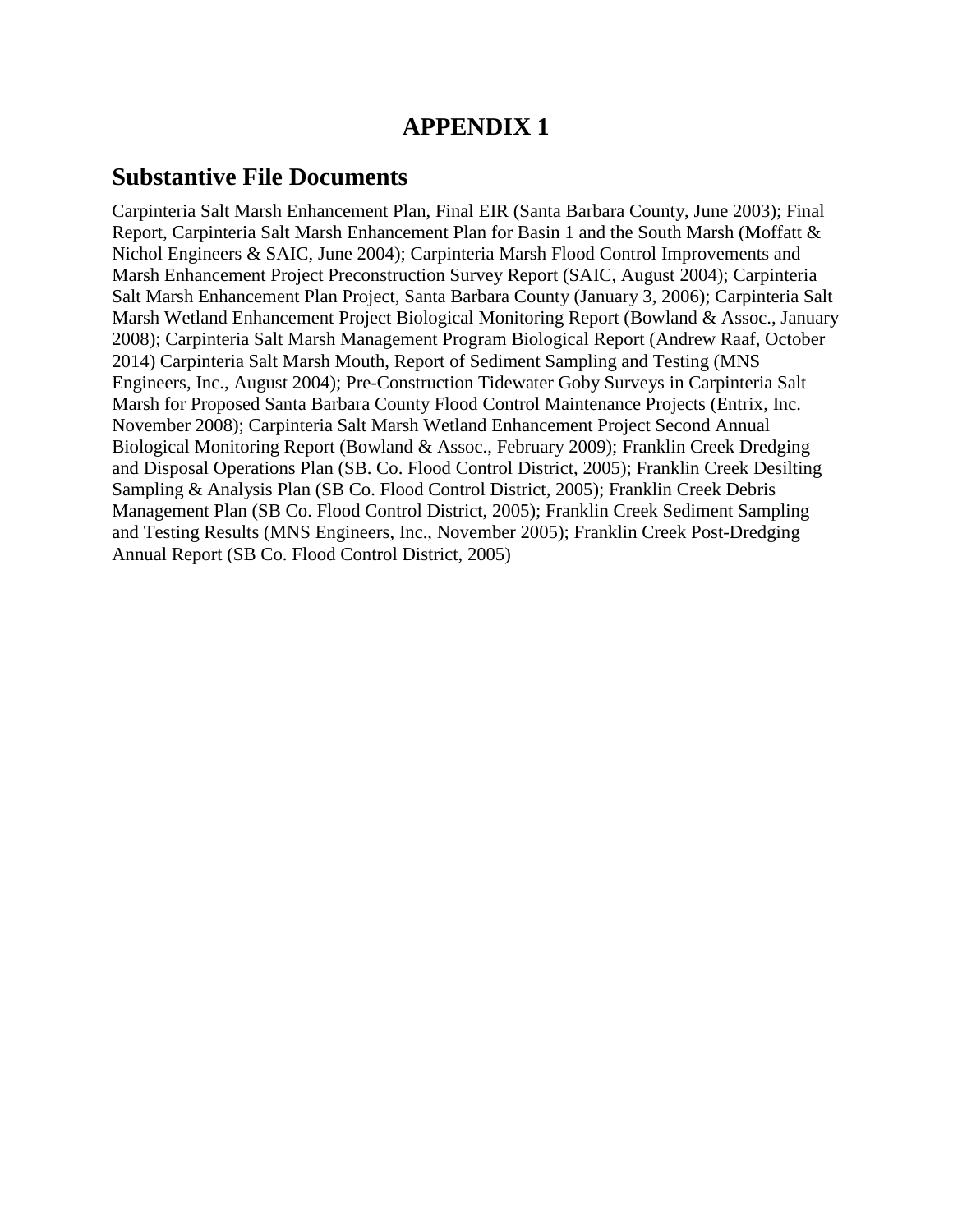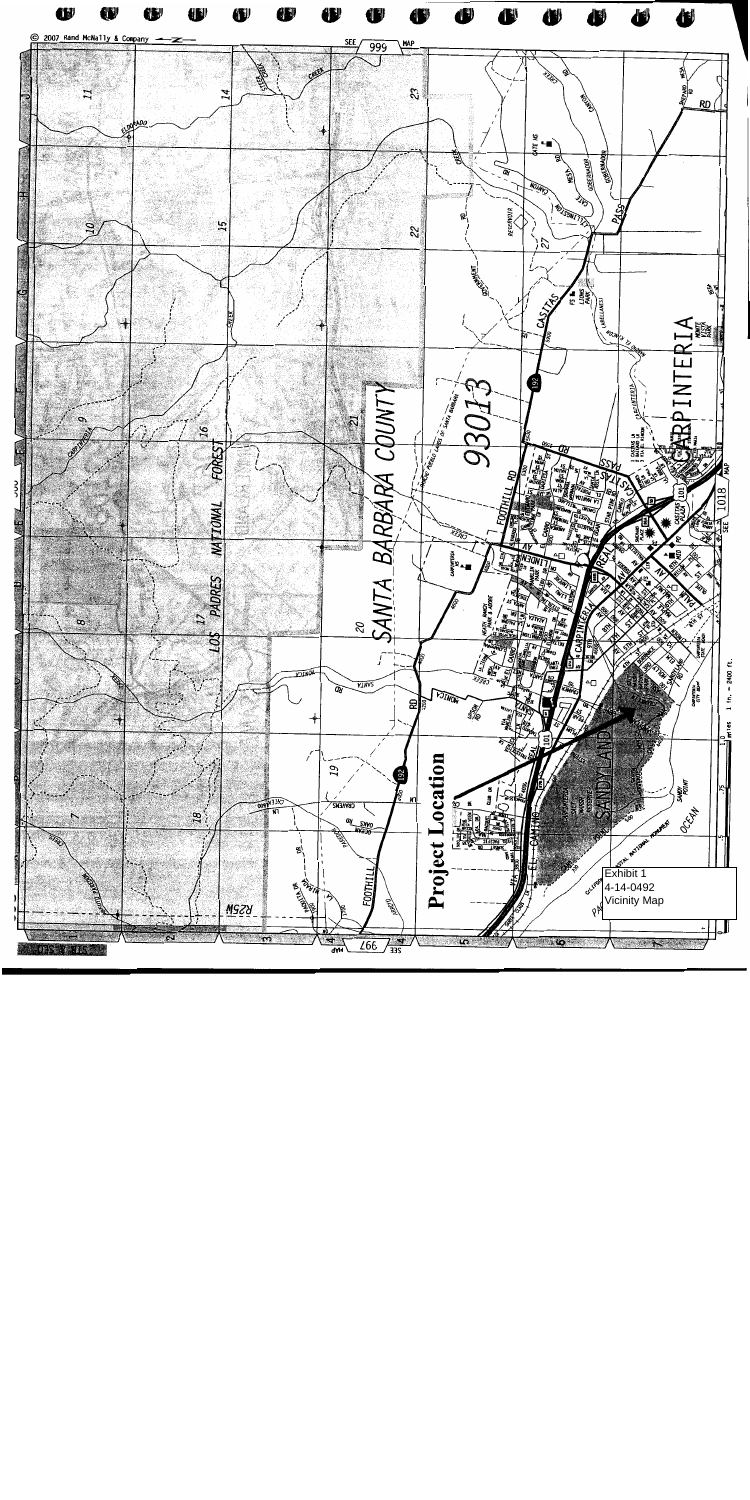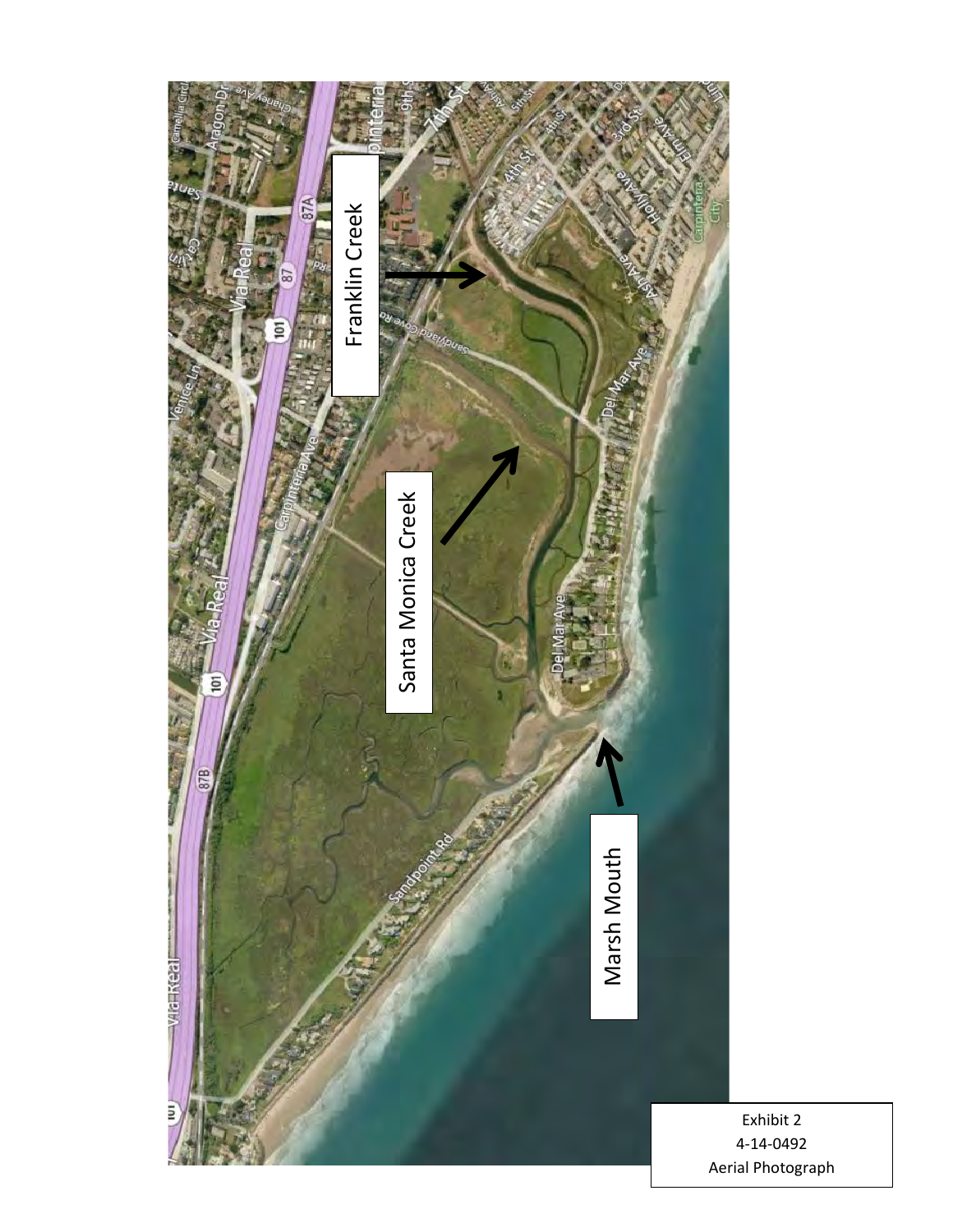